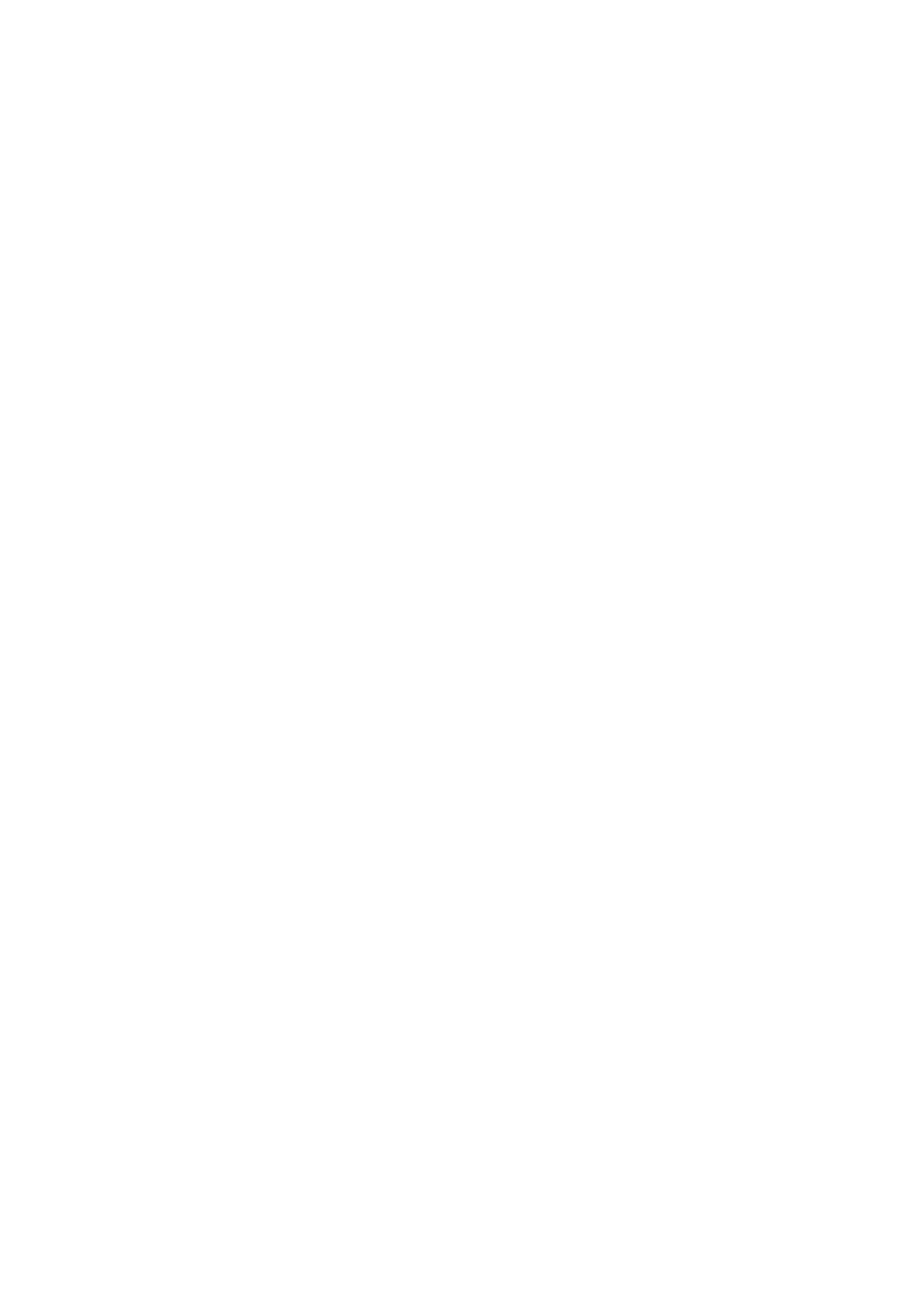# About this Report

Over two years ago our communities were devastated by bushfires which swept across Victoria, Australia. This report has been developed by a group of community members who have each played a role in their community's recovery and renewal. The need for the report has been inspired by our belief that as community members we can and should share our lessons with other communities impacted by disaster. This is not a formal report prepared by government bodies or any other organisation but a report by communities, and for communities.

We have provided our names and email addresses below and welcome contact by people who would like to learn more, or have questions about this document. Maintaining contact details is always difficult, so we note that the information below is accurate at April 2011.

| Name and Community                                           | <b>Email Address</b>             |
|--------------------------------------------------------------|----------------------------------|
| Colin McAllan, Gormandale and District CRC                   | colinmca@bigpond.com             |
| Vanessa McAllan, Gormandale and District CRC                 | nessym@bigpond.com               |
| Kath McEntee, Gormandale and District CRC                    | gregmcentee@wideband.net.au      |
| <b>Bill Gale, Kinglake Ranges CRC</b>                        | wdgale@melbpc.org.au             |
| Daryl Taylor, Kinglake Ranges CRC                            | taylor.daryl@yahoo.com.au        |
| Jennifer Wood, Marysville & Triangle CRC                     | acheron.valley@bigpond.com       |
| Tony Thompson, Marysville & Triangle CRC                     | marytone1@bigpond.com            |
| Jan Elder, Redesdale CRC                                     | janice.elder@jcu.edu.au          |
| Kate Mutsaers, Redesdale CRC                                 | oneglobalspirit@ymail.com        |
| <b>Warwick Leeson, St Andrews CRC</b>                        | wcleeson@primus.com.au           |
| David Brown, Strathewen Community Renewal Association        | david.brown@ags.gov.au           |
| Malcolm Hackett, Strathewen Community Renewal<br>Association | wdh12@bigpond.com                |
| Liam Sheahan, Strath Creek CRC                               | liam@strathcreek.org             |
| Rosemary Simon-Ralph, Strath Creek CRC                       | rosemary@alpaca.net.au           |
| Margaret O'Connell, Toolangi and Castella CRC                | tdchinc@bigpond.com              |
| Ange Gordon, Traralgon Sth and District CRC                  | gordons@wideband.net.au          |
| Peter Olorenshaw, Traralgon Sth and District CRC             | bramleigh@netspace.net.au        |
| Ian Holman, Whittlesea CRC                                   | ian.holman@melbournewater.com.au |
| Larry Challis, Whittlesea CRC                                | sacksolutions@ptusnet.com.au     |

*Cover image: Epicormic growth in Australian Eucalypts is common following bushfire (Photographer: Tony Owczarek).*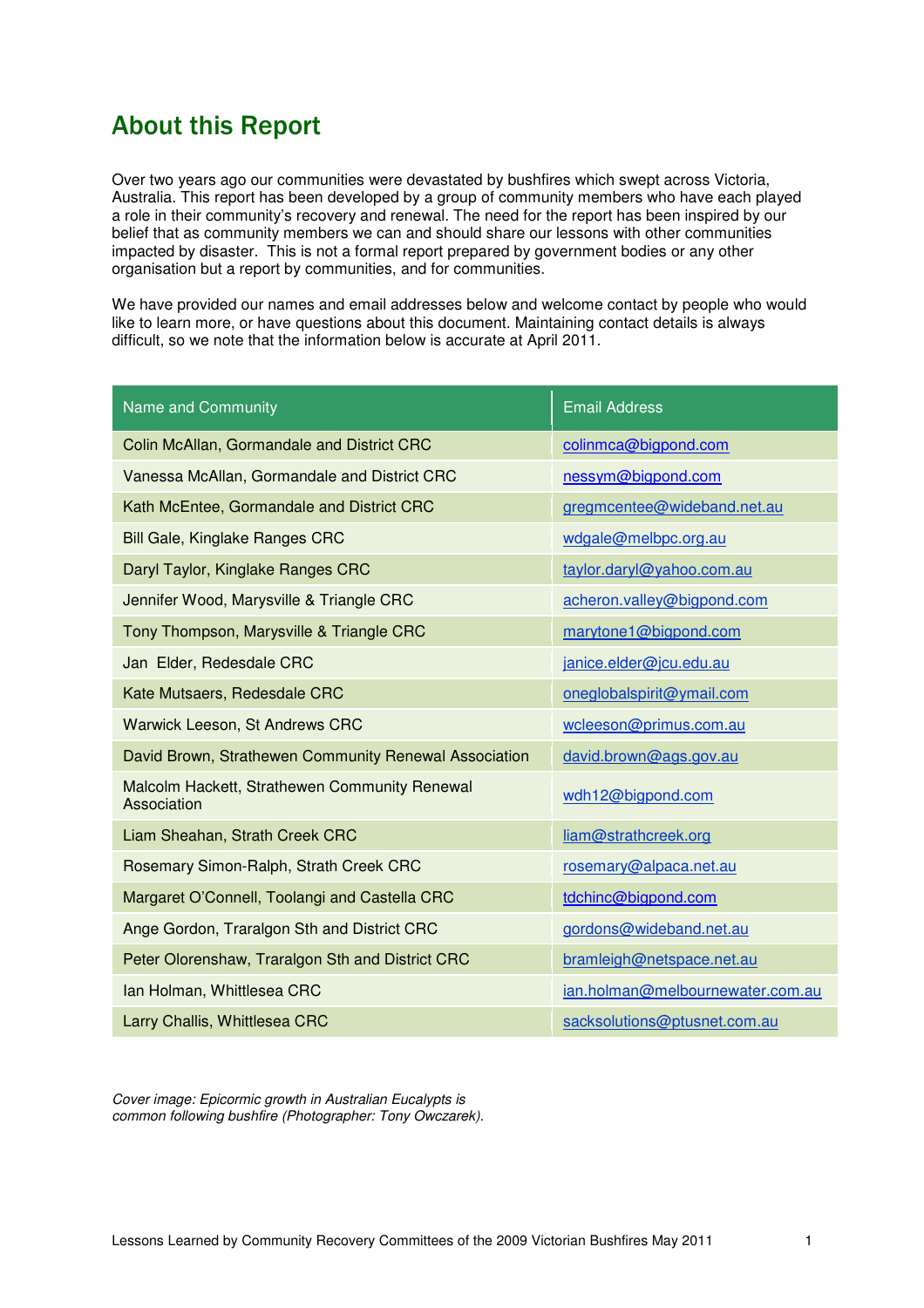# Introduction

In January and February 2009, Victoria was devastated by a number of significant bushfires, spanning over 430,000 hectares and impacting over 100 communities. The fires destroyed over 2000 homes, damaged thousands more and there was significant flora and fauna loss, business loss and public infrastructure loss and damage. Tragically, 173 people lost their lives.

Following the bushfires, many of our communities established local Community Recovery Committees (CRCs) and many others got involved in leading or participating in local recovery planning and activities. As we write this, some two years on, we can see the benefits and outcomes of this approach.

Our communities lost so much. This report has been prepared, not to document our loss, but to highlight some of the great work which followed and share some of the lessons we have learned so that other communities impacted by disaster might be supported or assisted in their recovery.

As a group of community members we have determined to produce this report specifically for other community members, keeping the lessons focussed on what communities can do for themselves, rather than on what we believe government and other organisations should do. Our lessons for government have been captured in a separate report.

We represent a diverse group of communities and CRCs in Victoria and we want to note that we are well aware that one size does not fit all when it comes to the right steps for you and your community. Our own experiences have been many and varied and your community's recovery will no doubt be unique as well.

With that in mind, we know that we have been fortunate to learn from a number of other individuals and communities who have been impacted by disaster and taken on a role in their community's recovery. We hope that this report is helpful to you in your community.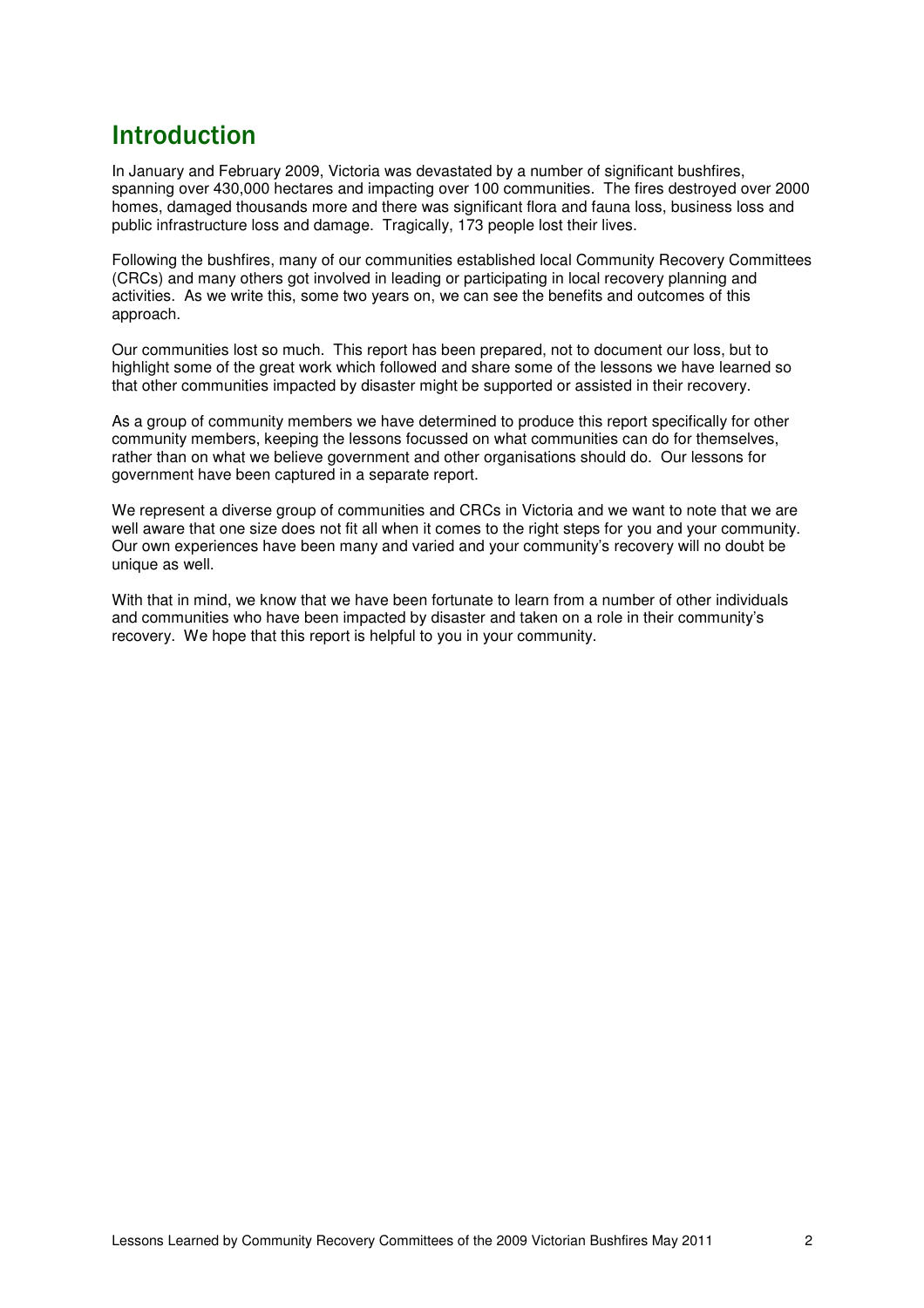# Our Advice

Our advice is structured into key themes. The following pages provide more detail on each of these themes.

# **Communication**

- **Start communicating ASAP**
- Build trust and confidence through communications and constantly repeat key messages
- Try to reach out to everyone in your community and use a range of mediums
- Consider communications beyond your own community

### **Community Leadership**

- Identify community leaders
- Ensure community leaders have legitimacy
- Run your community recovery committee meetings with a clear structure and agenda
- Enable community leaders to access support and development

#### **Community Planning & Identifying Priorities**

- Take the time to develop a recovery plan properly and engage others
- Be clear about the process to create your plan and to set priorities

# **Community Health and Wellbeing**

- The community will recover in 'stages' and recovery will vary for every person
- Cater for the different recovery needs of different people in your community
- Look after yourself and those around you

#### **Working with Government**

- Lead your own community recovery be bold!
- Actively build and value your relationships with government

### **Building effective relationships and networks**

- Recognise and develop your relationships
- Think big!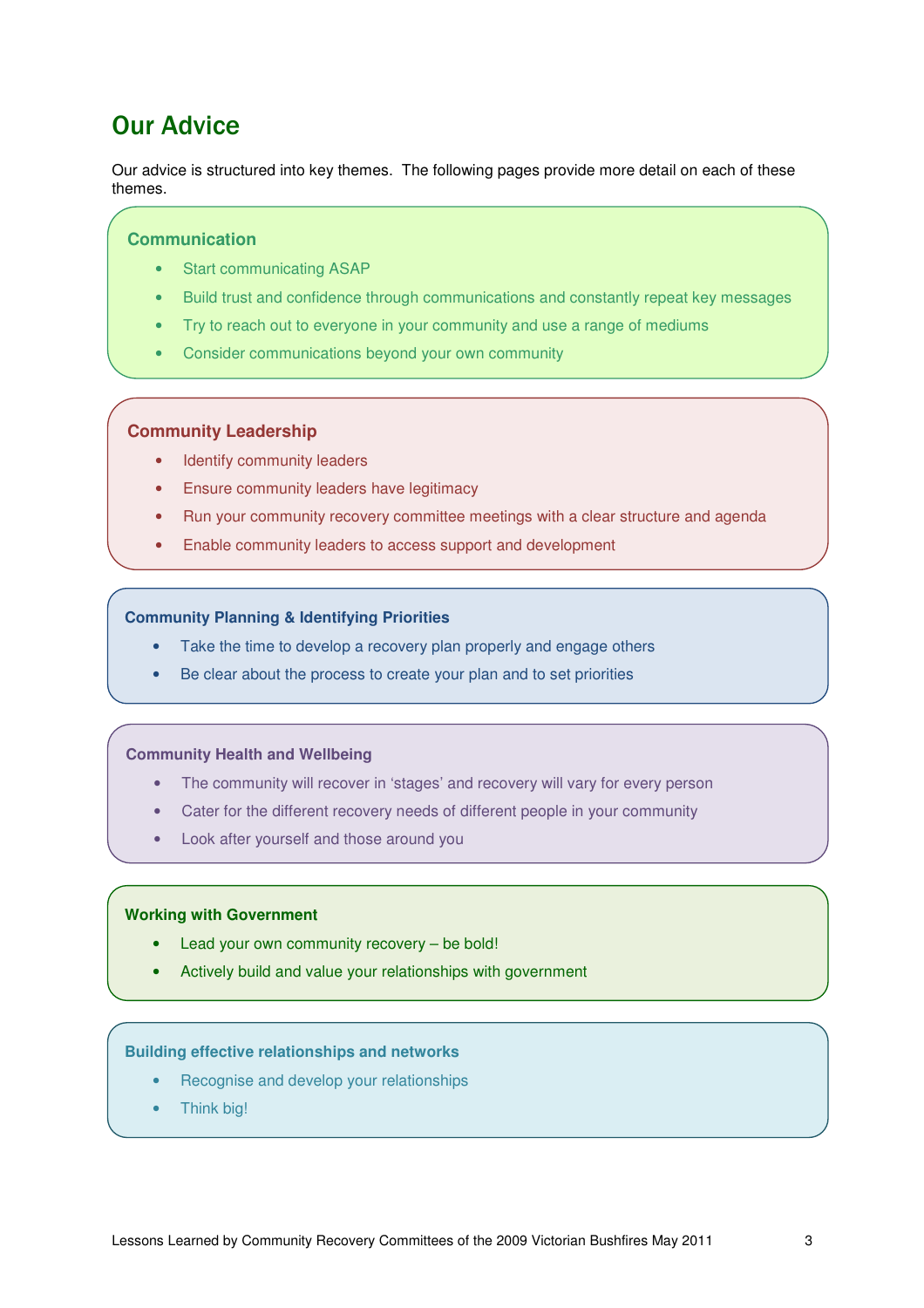# **Communication**

Establishing and managing effective communication is one of the most important aspects of our recovery experience which we want to share. Community led communication is powerful and effective. Our lessons look at a range of 'who' and 'how' ideas which might assist you.

Who, for us means:

- Your community
- The families of impacted community members who may not live in the community
- Agencies and organisations supporting recovery
- All levels of government
- Other affected communities

How, for us means:

- Working with a wide range of mediums, methods and technologies
- Carefully considering content, delivery and consultation
- Working with others, including the media, to assist with message delivery
- Building trust and confidence within the community to support effective communication
- Recognising the impact of disaster on communication

| <b>What worked for us</b>                                                                                                                                                                                                                                                                                                                                                                                                                                                                                                                                                                                                                                                                                                                                                                                                                                                                                                                                                             | What didn't work for us                                                                                                                                                                                                                                                                                                                                                                                                                                                                                                                                                                                                                                                                                                                                                                                                                                                                           |
|---------------------------------------------------------------------------------------------------------------------------------------------------------------------------------------------------------------------------------------------------------------------------------------------------------------------------------------------------------------------------------------------------------------------------------------------------------------------------------------------------------------------------------------------------------------------------------------------------------------------------------------------------------------------------------------------------------------------------------------------------------------------------------------------------------------------------------------------------------------------------------------------------------------------------------------------------------------------------------------|---------------------------------------------------------------------------------------------------------------------------------------------------------------------------------------------------------------------------------------------------------------------------------------------------------------------------------------------------------------------------------------------------------------------------------------------------------------------------------------------------------------------------------------------------------------------------------------------------------------------------------------------------------------------------------------------------------------------------------------------------------------------------------------------------------------------------------------------------------------------------------------------------|
| Early communication and community<br>engagement, as soon as possible after the<br>disaster.<br>Focus on remaining calm, talking openly and<br>honestly.<br>Listen and don't just talk 'at' people.<br>Using or considering a range of<br>$\bullet$<br>communication methods including: community<br>meetings, setting up community websites or<br>blogs, community newsletters, phone trees or<br>sms trees, community events, noticeboards,<br>general store windows, word of mouth, formal<br>agendas and minutes of meetings made freely<br>available, email lists and newsletters, local<br>media and radio and school newsletters.<br>Noticeboards in the community (if you don't<br>$\bullet$<br>have them, use a tree, get new<br>noticeboards).<br>SMS and text messaging and setting up an<br>$\bullet$<br>'SMS tree' to help distribute messages.<br>Collecting phone and address information<br>early on (and obtaining permission for its use).<br>Continued on next page | After the disaster, many people had lost phone<br>/ power / computer access. Restoration of<br>these services was a priority but it took quite a<br>long time for many people to be 'back on'.<br>Posted mail or letter drops were difficult<br>$\bullet$<br>because so many people were not at their<br>home and access to everyone's address was<br>hard to obtain.<br>There were many challenges to compiling<br>contact lists and networks. Restrictions in<br>place about sharing (or being asked to share)<br>contact lists and information were difficult to<br>manage. Privacy legislation has its place,<br>however, it will make some communication<br>methods more difficult.<br>Only offering one- way communication or 'we<br>talk, you listen' communication opportunities.<br>Relying on one person or one process for<br>communication.<br>Unfortunately, rumours are inevitable. |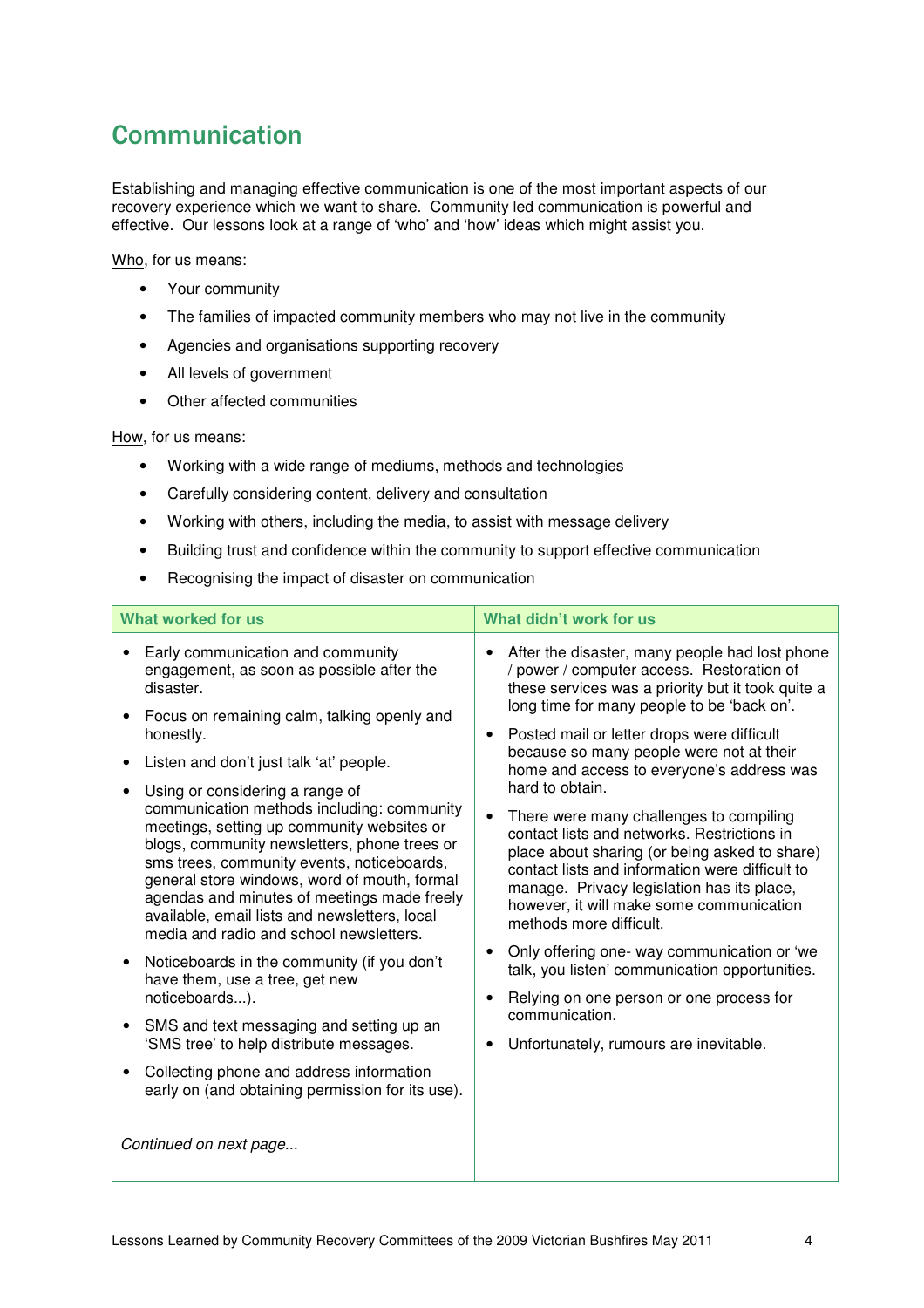| What worked for us                                                                                                                                                          | What didn't work for us                                                                                                                                      |
|-----------------------------------------------------------------------------------------------------------------------------------------------------------------------------|--------------------------------------------------------------------------------------------------------------------------------------------------------------|
| Using maps as a good base for tracking or<br>communicating activity in the community (ask<br>govt agencies for help getting some good<br>maps to work with if you need to). | Negative or 'attacking' behaviour on<br>individuals or organisations - it didn't produce<br>constructive outcomes.<br>Communication which went to 'selected' |
| Helping people re-establish their letter boxes.                                                                                                                             | groups of people - beware of government                                                                                                                      |
| Regular newsletters.                                                                                                                                                        | communication methods which attempt to<br>address only some people in the community.                                                                         |
| Equipping people with donated or loaned<br>mobile phones, particularly key networks or<br>leaders in the community.                                                         |                                                                                                                                                              |
| Meeting with other affected communities.                                                                                                                                    |                                                                                                                                                              |

# **Start communicating ASAP**

We recommend beginning communication processes as early as possible after the disaster.

Use a wide range of communication methods as different people had access to different mediums and responded to different methods.

If you begin a contact list of any type, hang on to it, value it and build on it.

You don't have to wait for an outside service to arrange meetings either – communities can call and run their own meetings at a local level to share information.

Remember that in the early days, many people may have lost their reading glasses. Don't under-estimate this as a real challenge for people receiving news and communication.

*In many of our communities we established community owned websites and blogs. These provided a great mechanism to get information out quickly and broadly and also helped people who were displaced to stay in touch with news and information.* 

# **Build trust and confidence through communications and constantly repeat key messages**

The importance and value of building trust and confidence in the community via strong, open and ongoing communication cannot be under-estimated.

To achieve this:

- Be honest if you don't know the answer to something and see if there is a way to find someone who does
- Dispel rumours as quickly as possible, no matter how small or strange they seem they affect confidence and trust in the community – use a source of 'authority' if you need to
- Offer 'opt-in' and 'opt-out' services if possible (such as phone trees or newsletters) so that people can take a break at times.

Try to also offer hope and optimism. Model good behaviour.

Importantly, we found that people had difficulty taking in and remembering information after a disaster – this is a 'normal' result of the trauma experienced and lasts for many months (we called it 'bushfire brain').

Always repeat key messages frequently using a range of different formats and methods.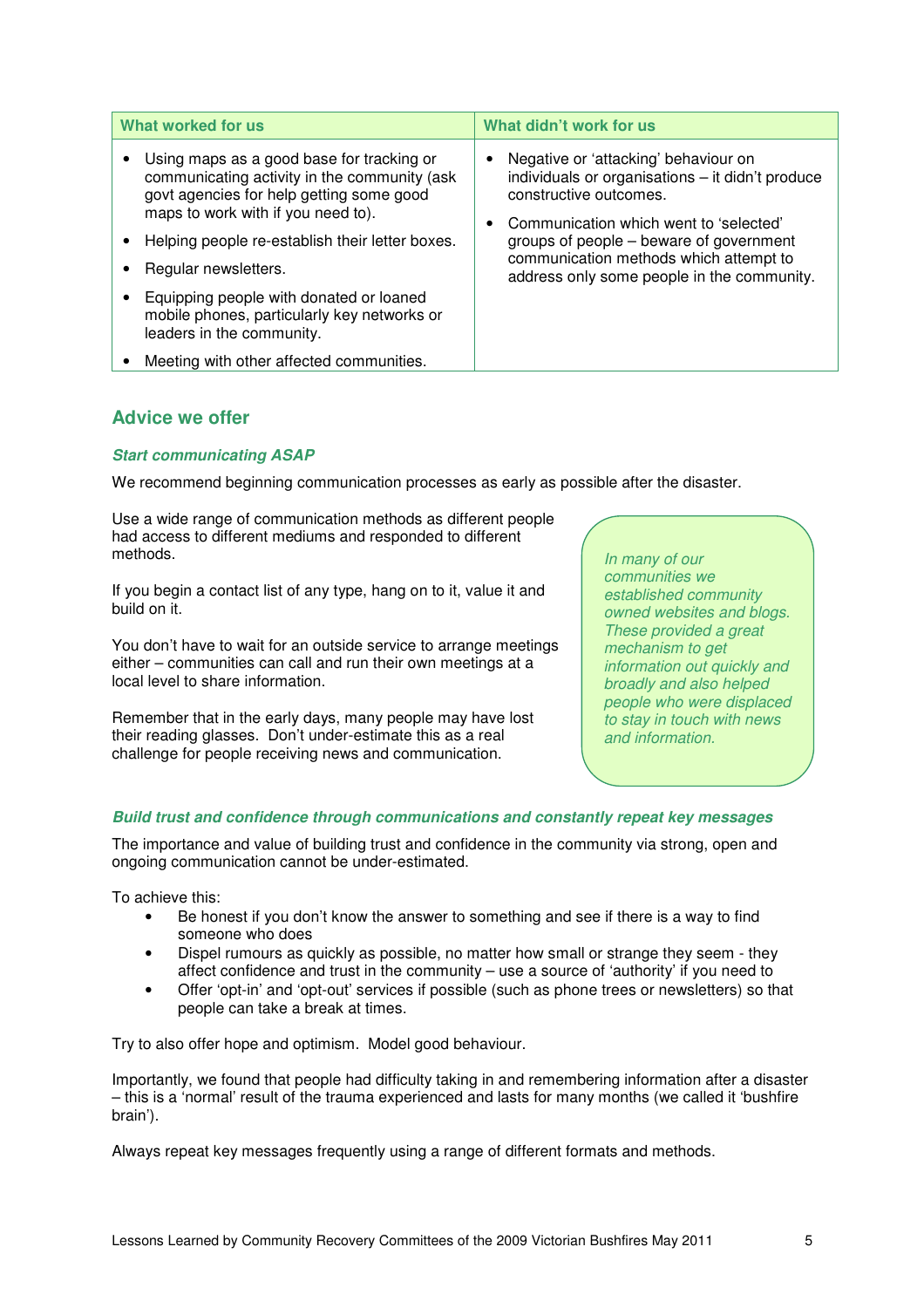### **Try to reach out to everyone in your community and use a range of mediums**

Tailor your communication to reach as many different groups as possible, using whatever mediums work best for each group.

It may be harder to reach the people in your community who have been most affected by the disaster – persist with your offers and communication channels for these people as there will be a time when they are 'ready' and they need to feel welcome.

Remember that many people have lost their traditional points of access to communication or their usual habits such as reading newspapers. Encourage friends and family to take up support roles for others in keeping up to date with communication and news and to provide reminders for community meetings and events.

*"Encourage people to recognise their personal responsibility for accessing information and contributing to discussions in the community."* 

*Bill Gale, Kinglake Ranges* 

Consider all your options for creating safe places for good communication to happen – this might be a bbq or a community event, rather than a formal meeting in a public hall.

Establish working relationships with the media – consider a community spokesperson(s) and consider getting some mentoring early on, on how to work 'with' them and how to tell your community's story well by keeping messages concise and relevant.

### **Consider communications beyond your own community**

Establish links or communication with other affected communities early on – ask for assistance to support this process if you need it.

Don't feel discouraged - no matter how hard you try, there will always be communication problems or gaps, just keep going.

The need for good communication is a long term activity – messages and needs will change, but the process should continue for months and years, not weeks.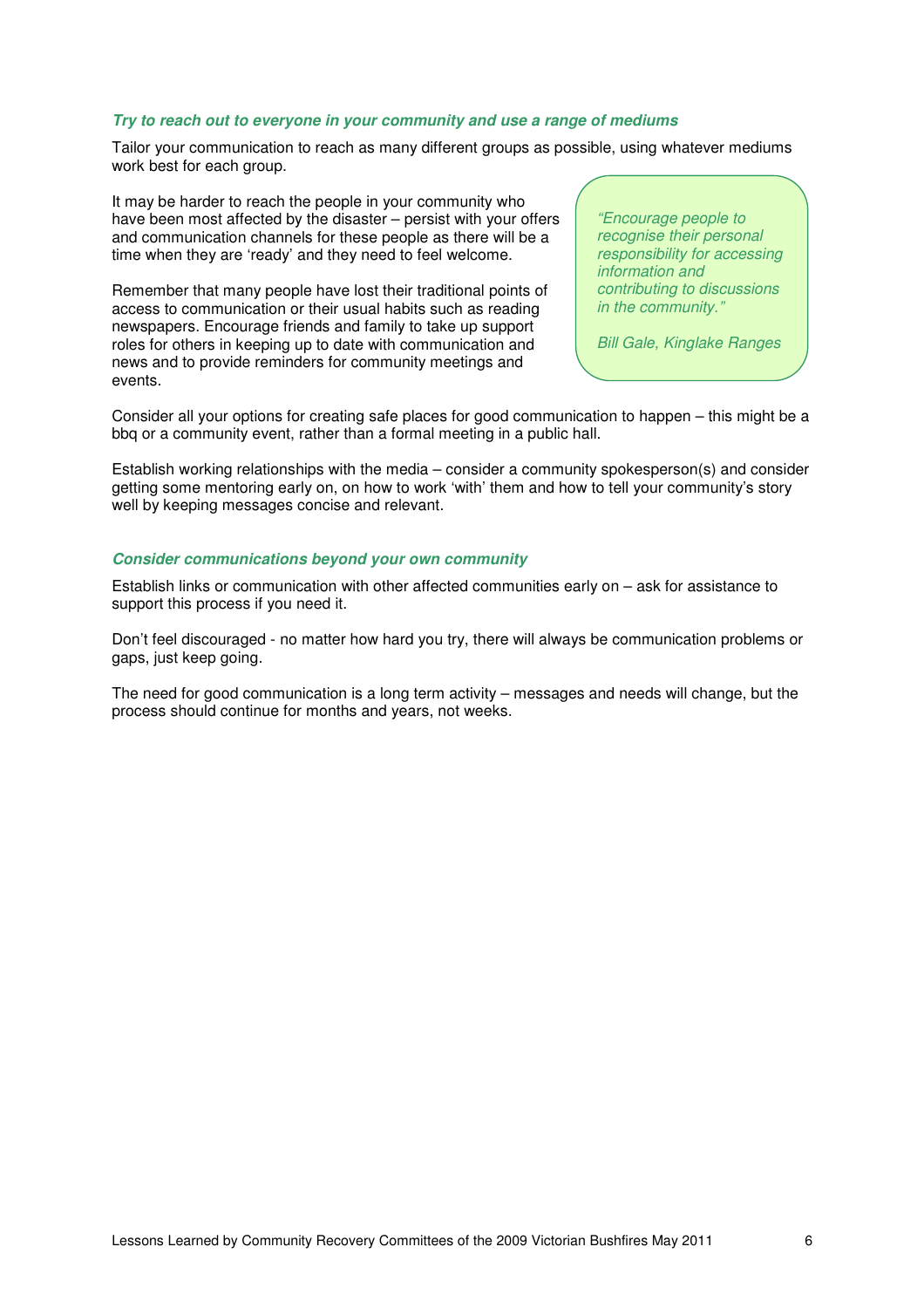# Community Leadership

We believe that communities should play a leadership role in recovery from disaster.

Locally led recovery is crucial for communities and the people within them.

Locally led recovery supports and enables decisions *about* the local community by people *within* the community and empowers community members in their own personal recovery process.

As a result of the 2009 Victorian Bushfires, over 30 communities established their own Community Recovery Committee (CRC). Each of us has different examples of what worked, what didn't and what advice we would offer.

Some Committees were formed quickly, some emerged over time, some were formed following a local election process and others were established as a formal incorporated organisation. A summary of our experience is collated below.

| <b>What worked for us</b>                                                                                                                                                                                                                                                                                                                                                                                                                                                                                                                                                                                                                                                                                                                | What didn't work for us                                                                                                                                                                                                                                                                                                                                                                                                                                                                                                                                                                                                                                                                                   |
|------------------------------------------------------------------------------------------------------------------------------------------------------------------------------------------------------------------------------------------------------------------------------------------------------------------------------------------------------------------------------------------------------------------------------------------------------------------------------------------------------------------------------------------------------------------------------------------------------------------------------------------------------------------------------------------------------------------------------------------|-----------------------------------------------------------------------------------------------------------------------------------------------------------------------------------------------------------------------------------------------------------------------------------------------------------------------------------------------------------------------------------------------------------------------------------------------------------------------------------------------------------------------------------------------------------------------------------------------------------------------------------------------------------------------------------------------------------|
| Encouraging input from community members<br>right from the start so that they knew their<br>voice was important early on $-$ it set the path<br>ahead.<br>Election of our CRC leadership (e.g. Chair,<br>Secretary and Treasurer) as soon as<br>practicable improved authority and legitimacy.<br>Some groups and CRCs decided to<br>Incorporate - this worked well for them. It<br>provided legitimacy within the community and<br>with other organisations. It also enabled them<br>to directly receive and manage support funds<br>for community projects.<br>We needed clear authority and a defined<br>٠<br>'scope' for the work of CRCs - once we had<br>this, it was better.<br>Having community leaders with strong<br>$\bullet$ | There was a lack of clarity around the official<br>operating environment we were in (who was in<br>charge?).<br>There was a lack of definition around what a<br>CRC was and how one should be formed.<br>Lack of support for local and community based<br>leadership was disappointing and frustrating.<br>There was sometimes competition within the<br>communities for who would be 'in charge'<br>which was difficult to resolve.<br>Community election processes may have<br>provided a broader representation on<br>committees, but didn't always necessarily<br>provide the right skill sets that were needed.<br>A lack of structure or agenda for our<br>committee meetings - once we had this in |
| mediation and negotiation skills.                                                                                                                                                                                                                                                                                                                                                                                                                                                                                                                                                                                                                                                                                                        | place, things moved along in a much better                                                                                                                                                                                                                                                                                                                                                                                                                                                                                                                                                                                                                                                                |
| Having community leaders with an ability to<br>$\bullet$<br>manage high levels of emotion in the<br>community and above average 'anger<br>management' skills.                                                                                                                                                                                                                                                                                                                                                                                                                                                                                                                                                                            | format.                                                                                                                                                                                                                                                                                                                                                                                                                                                                                                                                                                                                                                                                                                   |
| Delegating the many tasks that came up $-$<br>many Committees established sub-groups or<br>working groups across a range of areas and<br>projects to spread the workload.                                                                                                                                                                                                                                                                                                                                                                                                                                                                                                                                                                |                                                                                                                                                                                                                                                                                                                                                                                                                                                                                                                                                                                                                                                                                                           |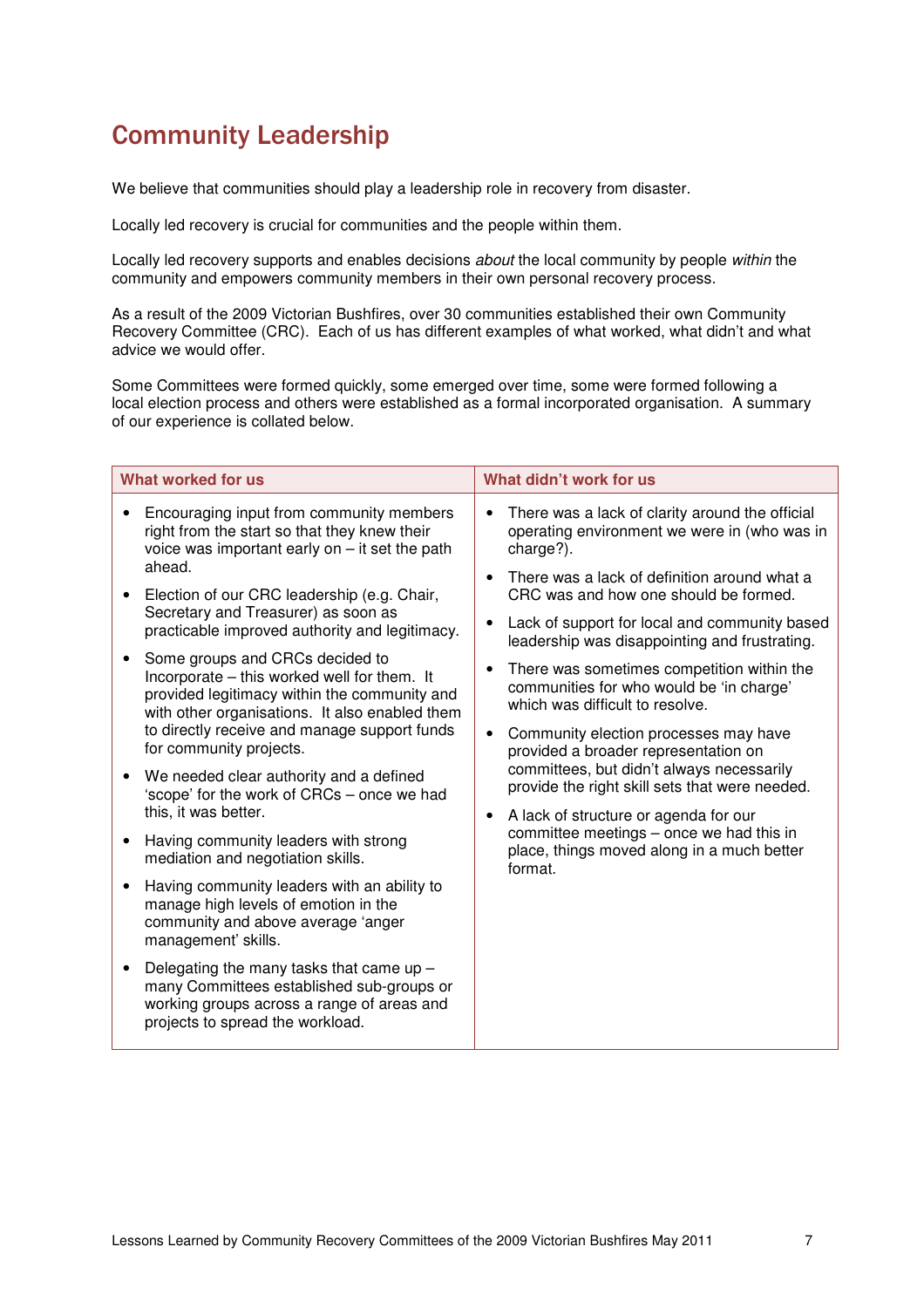# **Identify community leaders**

Actively work to identify your local community leaders and look for leaders with good local knowledge and networks to draw on. If you know who these people are prior to a disaster occurring, it obviously helps a lot.

There are various methods of selecting leaders and committee members. These include community elections, emergent groups, use of existing community groups, local government nomination or simply being 'tapped on the shoulder.'

Even though it may be challenging in the circumstances, try to seek out and establish a wide range of skill sets and interests in your leadership group/committee.

We respected the initial community leaders that emerged but also welcomed new leaders along the way. Early and emergent leaders may not stay on throughout the recovery process. New leaders at different phases will emerge over time – have some faith in this process as being natural and 'okay.'

There were also leaders in our communities prior to the disaster and it was important not to forget or ignore them. Local 'economic' and business leaders are also an important aspect to the recovery process.

Be aware that there may be resistance to the emergence of a 'new group' in the community. Try to be inclusive and genuinely welcome broad input and participation.

Be aware that the leadership styles you model and set in place *will* have an impact on your community's recovery – work hard to make your contribution a positive and valued one.

### **Ensure community leaders have legitimacy**

Regardless of how the process begins, the committee (or 'leadership group') needs to be 'ratified' by the community in some way at some point.

The authority and legitimacy of the leadership group/committee needs to be clarified with both government and the local community. This will help determine the operating environment and role of community leadership.

Local 'elections' for your committee may provide stronger legitimacy and authority within the community.

You may want to consider incorporation of your group – it can provide clear structure, governance, independence, focus and legitimacy.

Incorporation will also help you obtain and manage funds from various grants and sources independently (if this is something you want to do).

*"In Strathewen we took the decision to form the 'Strathewen Community Renewal Association' as an incorporated body. While this took some time, we feel the decision was right for us. It has served us well in working with our small community, and in undertaking a range of recovery and community projects."* 

*Malcolm Hackett, Strathewen*

Try not to be seen as aligned to any 'faction', including particular community groups or political parties – this will be difficult, however your 'neutrality' will be a key to your success as a group.

Also note that with 'authority' and 'legitimacy' comes additional work, including a need for greater transparency, documentation, reporting and financial management.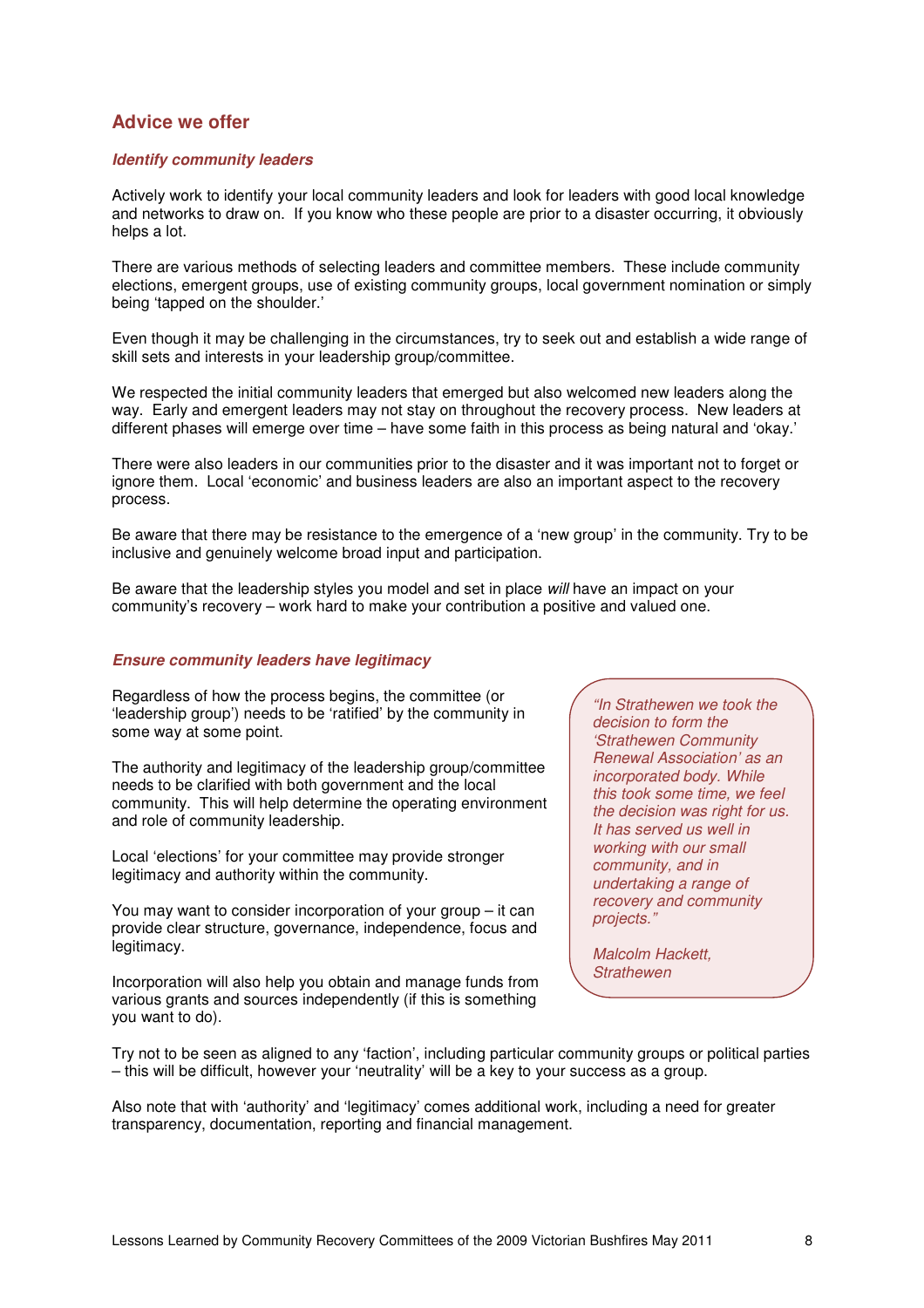### **Run your Community Recovery Committee meetings with a clear structure and agenda**

Set committee meeting agendas – have a structure at meetings and ask people to adhere to it – no lengthy reports.

Consider establishing working groups or sub-committees which can meet separately to conduct agreed work. These working groups can then report back to the main recovery meetings in an efficient manner to keep meetings short and focussed.

Try not to regularly use Committee meetings to do the 'work' that is required or you will be there for hours on end week in, week out. We tried to focus on using the meetings to review and approve actions and next steps, and then relied on working groups or nominated people to undertake any work required away from the meetings.

If guests are invited to your Committee or community meetings (including government representatives or staff), ensure that they understand the time available and insist on an overview of what they intend to present.

Depending on the experience of your Committee members you may need to consider assistance in facilitation or operating as a Committee at the beginning – it will be worth it.

*"As the Chair of our CRC meetings, I brought along a small child's toy siren, for use if people spoke for too long. Over time, even a twitch of my finger towards the toy would bring a touch of laughter to the room, and this approach made it a little easier for all of us I think."* 

*Margaret O'Connell, Toolangi and Castella* 

Do feel empowered to set a tone for your Committee meetings which suits your community. For example, humour played a role for some of us when managing challenging people or long-winded 'speeches'.

People may often move 'off topic' to talk about the disaster or emergency itself – this is generally an aspect of personal recovery. Ensure that there are alternative supportive forums and opportunities for these discussions to take place.

Consider how the Community will be kept informed and involved in the work of the Committee. Many of our CRCs held regular community meetings to provide updates, and call for input, or to facilitate presentations by other organisations. Most of the above advice also applies to general community meetings – that is, set an agenda, be clear about the purpose of the meeting and ensure that you have a strong facilitator available.

#### **Enable community leaders to access support and development**

Be prepared for lots of challenges and complexity. Do what you can to ensure that Committees and leadership groups have resources available to support them right from the start.

There will also come a time when developing leadership, leadership training and succession planning becomes important – for us it occurred at different times, but it is an aspect we recommend you plan for.

*"Don't forget about your young people. Consider local leadership opportunities for them, and ensure they have a voice in decision-making."* 

*Colin McAllan, Gormandale*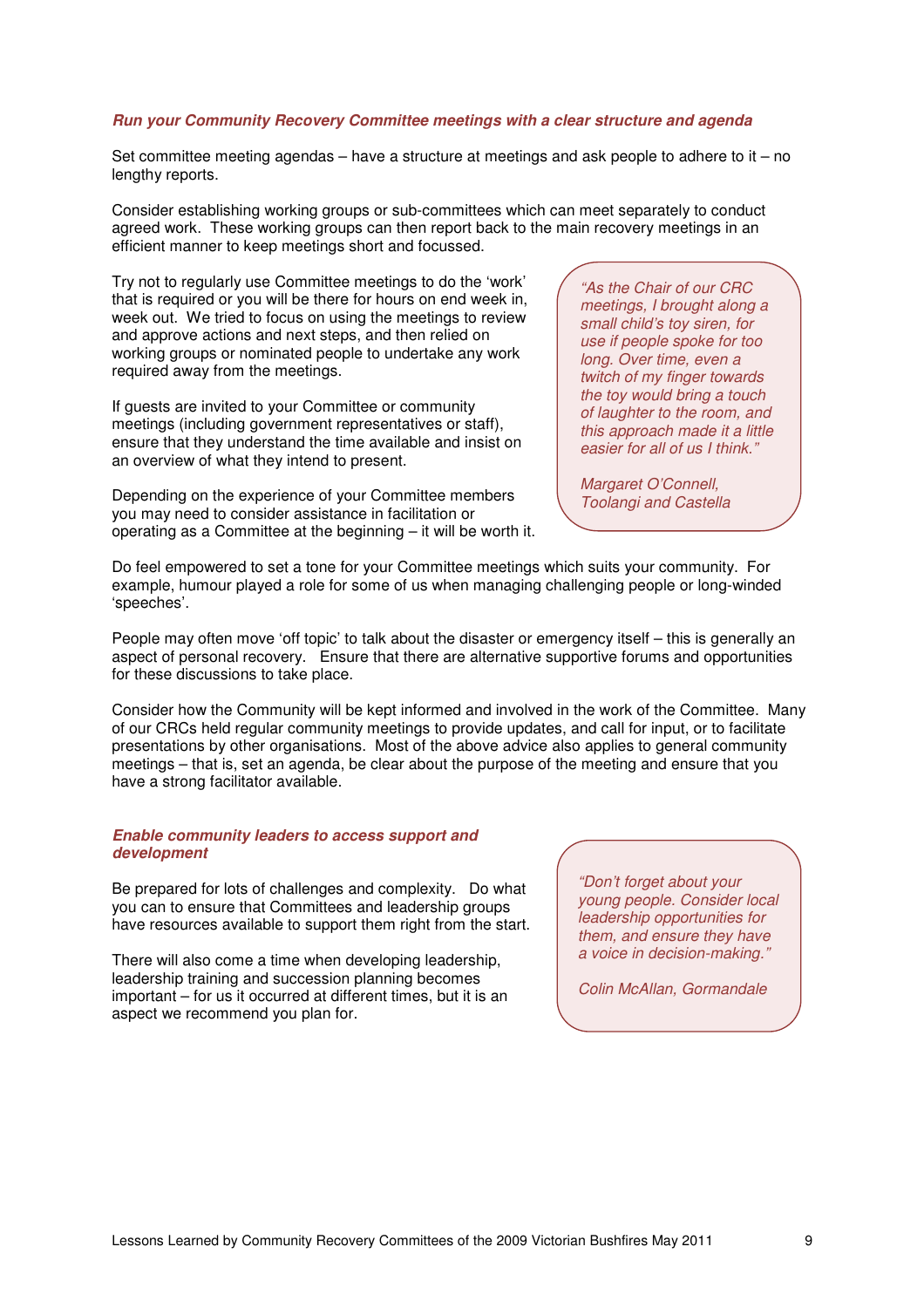# Community Planning & Identifying Priorities

Following the disaster in our communities we each developed a Community Recovery Plan which sought to identify recovery priorities and projects. Developing these plans and setting these priorities was an important process which we want to share with others. We believe that building a community recovery plan is an important element of recovery and should be driven by the community with priorities set by the community. This takes time.

|           | <b>What worked for us</b>                                                                                                                                                                                                                                                                    |           | What didn't work for us                                                                                                                                                                                                                                                                                                                |
|-----------|----------------------------------------------------------------------------------------------------------------------------------------------------------------------------------------------------------------------------------------------------------------------------------------------|-----------|----------------------------------------------------------------------------------------------------------------------------------------------------------------------------------------------------------------------------------------------------------------------------------------------------------------------------------------|
|           | Immediately after the disaster we focused on<br>basic needs and immediate priorities for<br>individuals and families (food, water,<br>accommodation, toilets and showers, security,<br>fences, restoration of services). This was<br>essential and took priority over community<br>planning. |           | We were often dependent on others to assist<br>or deliver our priorities (e.g.: restoration of<br>essential services or availability of private or<br>'local business' services which had been lost).<br>The process of identifying, documenting and<br>prioritising recovery plans was a haphazard<br>and confusing process at times. |
|           | In rural communities, support and coordination<br>of fencing work was important from the outset<br>- focusing on fencing established a<br>confidence and trust which engaged the<br>community in discussion about other needs<br>and priorities.                                             |           | Timelines were set which weren't achievable -<br>we were constantly responding to deadlines<br>and timelines set by government and statutory<br>authorities.<br>There were a number of restrictions and 'fine                                                                                                                          |
|           | We explained to the community who we were<br>as a Community Recovery Committee and<br>that we needed their advice and input to form                                                                                                                                                          |           | print' on what we could plan for and ask for<br>(e.g.: what donated funds could be used for, or<br>what government 'rules' applied to projects).                                                                                                                                                                                       |
|           | a plan and set priorities.<br>Ensuring that community meetings were well<br>run and facilitated (providing structure) was<br>essential.                                                                                                                                                      | $\bullet$ | Some individuals or community groups went<br>outside of the community planning process<br>and directly engaged with organisations and<br>government for their projects.                                                                                                                                                                |
|           | Gathering people within the community with a<br>range of broad skills to support the process<br>was important.                                                                                                                                                                               |           | We couldn't assume that government<br>agencies and departments were talking to one<br>another.                                                                                                                                                                                                                                         |
| $\bullet$ | We developed models for setting priorities<br>(e.g.: giving projects and ideas a rating from 1<br>to 5 on a set of criteria, such as the number of<br>people who would benefit from its delivery).                                                                                           |           | Having only one person in the community as a<br>'sign off' point on decisions which affected the<br>wider community was a risk, and an unsuitable<br>arrangement.                                                                                                                                                                      |
| $\bullet$ | Once we understood the process<br>involved/required, we embraced it rather than<br>fighting against it.                                                                                                                                                                                      |           |                                                                                                                                                                                                                                                                                                                                        |
|           | Revisiting our plan from time to time to assess<br>changing or new priorities in the community.                                                                                                                                                                                              |           |                                                                                                                                                                                                                                                                                                                                        |
|           | Identifying any large community projects which<br>warranted separate community consultation -<br>holding specific meetings about the bigger<br>ideas or projects.                                                                                                                            |           |                                                                                                                                                                                                                                                                                                                                        |
|           | Effective coordination of the many offers of<br>support and volunteers who wanted to help us<br>deliver projects.                                                                                                                                                                            |           |                                                                                                                                                                                                                                                                                                                                        |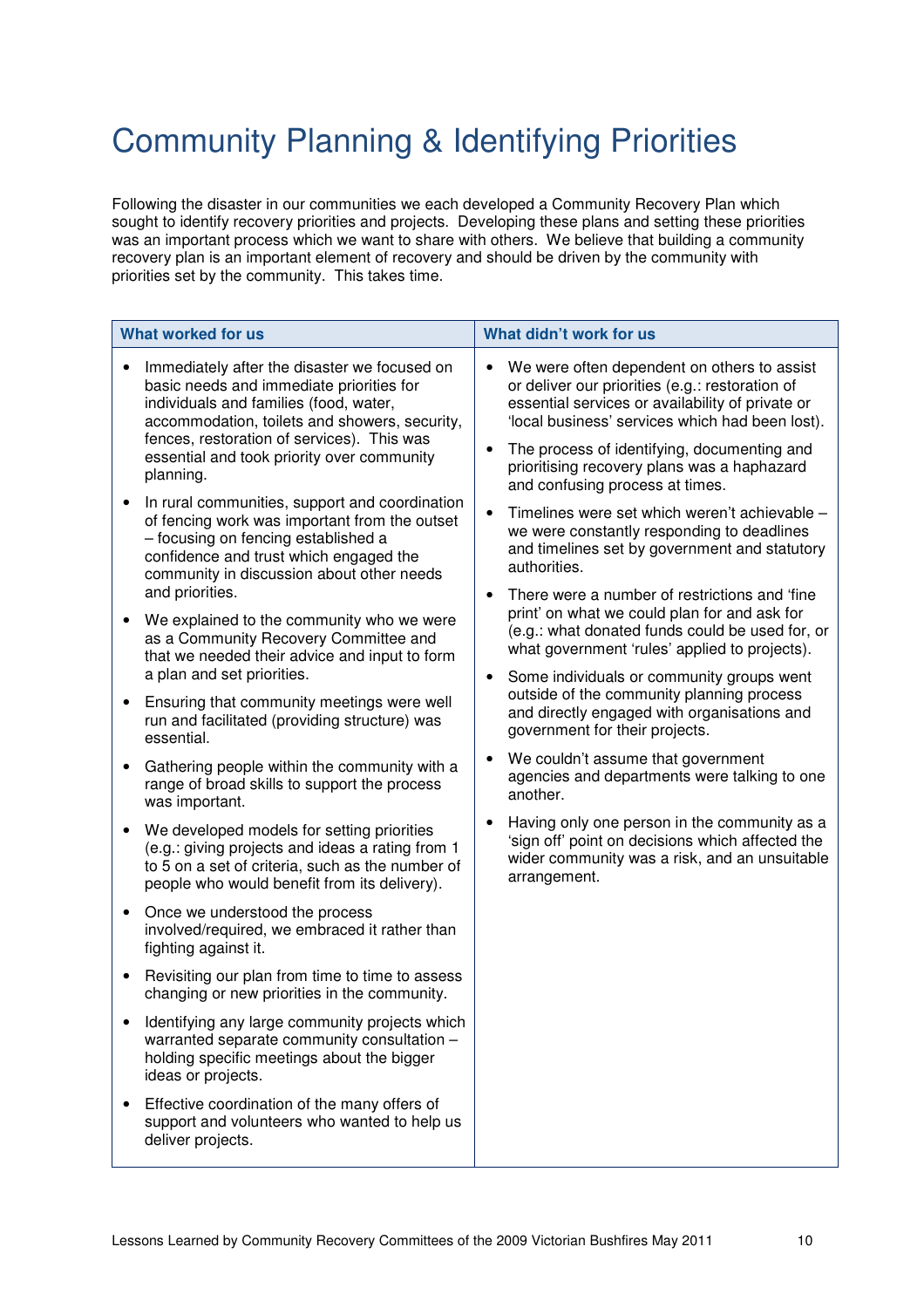# **Take the time to develop a plan properly and engage others**

Ensure that before you begin community planning you have helped to support and prioritise 'basic needs' for people first – food and water, somewhere safe to stay, essential services etc – *only then* can you begin community planning.

Don't underestimate the complexity of community recovery planning – take your time and encourage community input into the hard decisions. Also take the time to talk and to consult widely across your community.

Consulting with as many people as you are able to will help to ensure that the community recovery plan supports and includes a broad range of people in the community. Try to make sure that your plan offers something for everyone in the community.

Engaging people in this task might be challenging and people won't always turn up at community meetings. Ask people for their help, actively engage them and be prepared to go to them in a calmer, quiet way if it will help.

*For many of us, the development of our Community Recovery Plans necessitated large community workshops filled with butchers paper and diverse ideas. In most cases we had facilitators come along to assist us.* 

Community Recovery Committees (or those people coordinating community recovery plans) have a role in communicating the many different views that will exist within the community – share these views across the community so that people can 'hear' other views they might not have heard before.

Work hard to instil energy and positive thinking across your community through this process.

### **Be clear about the process to create your plan and to set priorities**

From the beginning, insist that the community drives the recovery planning and that there is community participation throughout.

If there is a fixed process or limited resources, don't waste time and energy fighting this, use whatever you've got and focus on recovery progress. However, ensure that timelines are realistic – where unreasonable deadlines are imposed on you, communicate and negotiate viable timelines. 'Push back' if you need to.

When explaining the planning process to others, be as transparent as possible about how community priorities will be identified and set.

We recommend capturing all of the ideas that are presented – not all of the ideas will be seen as community priorities, however you can clearly explain the process taken and report back to everyone on how priorities and projects were agreed.

This can be a stressful process – share the responsibility and in doing so, share the pressure of 'decision-making' on behalf of the community. Where a process or a decision requires 'sign-off' by the community or CRC, ensure that at least two signatures are provided so that decisions don't (or aren't seen to) rest with any one individual.

Try not to get caught up in local politics within the community.

If you know what it is that you need help with, actively engage local services and local government – don't wait for them to come to you.

*"In the Marysville & Triangle communities, we identified over 100 projects in our community recovery plan ranging from the very large to the small. Setting priorities was difficult, and we needed to work closely with a number of different community groups to help us make those decisions."* 

*Tony Thompson, Marysville*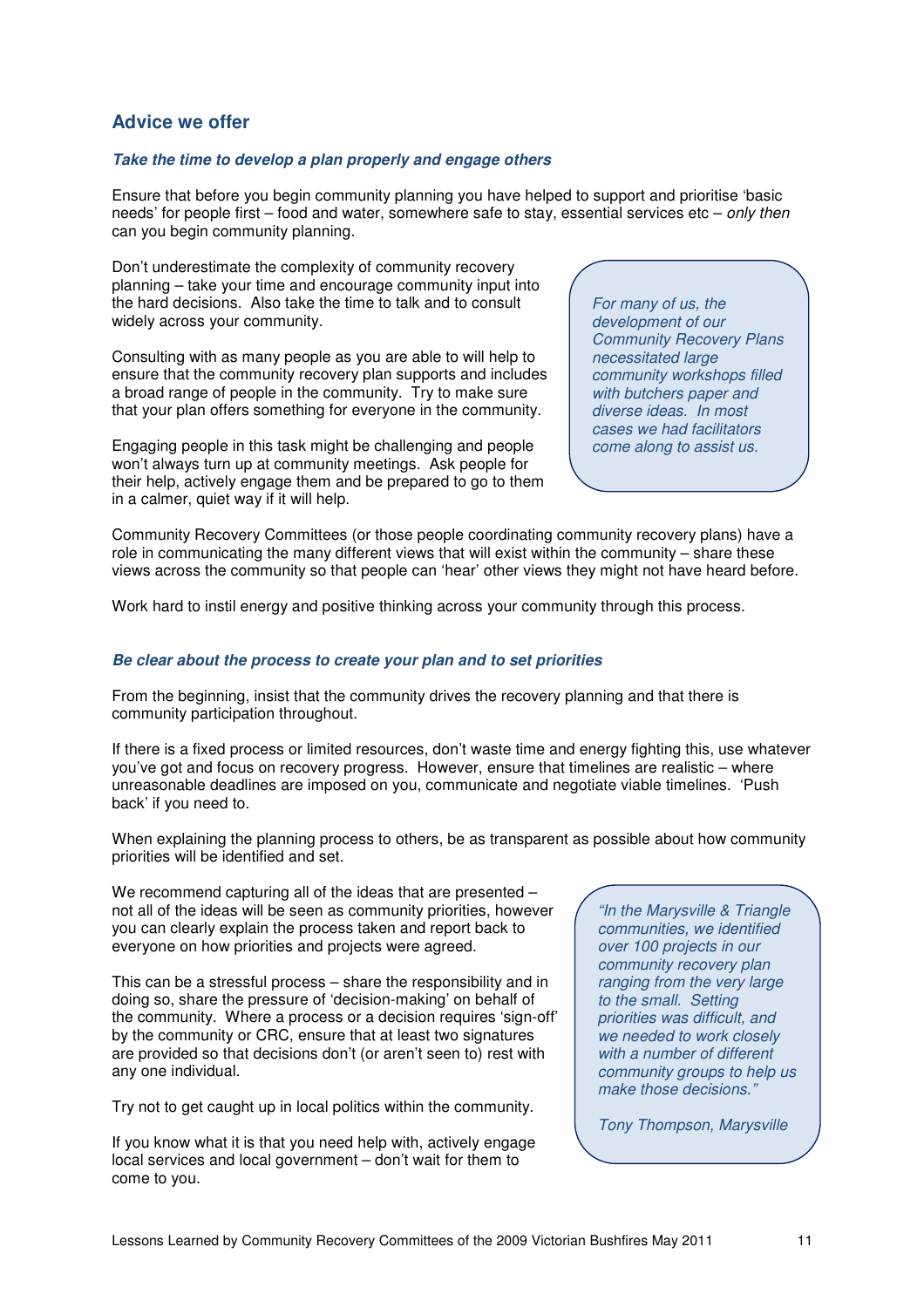# Community Health and Wellbeing

The health and wellbeing of our community became one of the most important areas of focus for us.

Often, as community members we had the strongest insight into the general health and wellbeing of our local people and could anticipate or request services and supports needed.

Our experience is that different needs will emerge over time and much can be put in place to help people in their personal recovery. We also have some advice and 'lessons learned' for looking after yourself, if you are in a community leadership role.

| What worked for us                                                                                                                                                                                                                         |                        | What didn't work for us                                                                                                                                                                                                                        |
|--------------------------------------------------------------------------------------------------------------------------------------------------------------------------------------------------------------------------------------------|------------------------|------------------------------------------------------------------------------------------------------------------------------------------------------------------------------------------------------------------------------------------------|
| Holding a range of community events which<br>supported people coming together and feeling<br>safe and well (e.g. Christmas in July, regular<br>community dinners, stitch and chat groups,<br>women's getaways and men's events).           | $\bullet$<br>$\bullet$ | Not being able to see or prevent exhaustion<br>and 'burn out' of volunteers and community<br>members.<br>Lots of people got sick during winter $-$ it was a<br>challenging time for us.                                                        |
| Having regular visits from qualified and<br>professional experts on disaster recovery,<br>trauma and grief talk with the community on<br>what to expect in their recovery. (e.g. Dr Rob<br>Gordon, Beyond Blue and others suited to        | $\bullet$<br>$\bullet$ | An increase in family stress and domestic<br>violence was difficult to confront and resolve.<br>Serious health impacts arose, including higher<br>rates of long term illness or serious disease                                                |
| particular communities)<br>Coordinating and providing pro-active health<br>services locally (e.g.: breast screening<br>services, mental health first aid training,<br>professional guest speakers who specialise in                        | $\bullet$              | diagnoses.<br>Rushing things and/or not having time to rest<br>properly.<br>A lack of recognition on the broader impact of                                                                                                                     |
| trauma and grief).<br>Encouraging people (including ourselves!) to<br>take a proper break and physically get away<br>on a short holiday. Hard to do, but almost<br>unanimously, people found it an important<br>step and a helpful action. |                        | the disaster on those communities and regions<br>around us, particularly on those nearby<br>communities where our children attended<br>schools.<br>Health services which were inflexible and<br>wouldn't change their usual models for service |
| Recognising pivotal and/or difficult periods in<br>the recovery process, particularly the six,<br>twelve and eighteen month mark.                                                                                                          |                        | and come out to see us or be with us in our<br>communities.                                                                                                                                                                                    |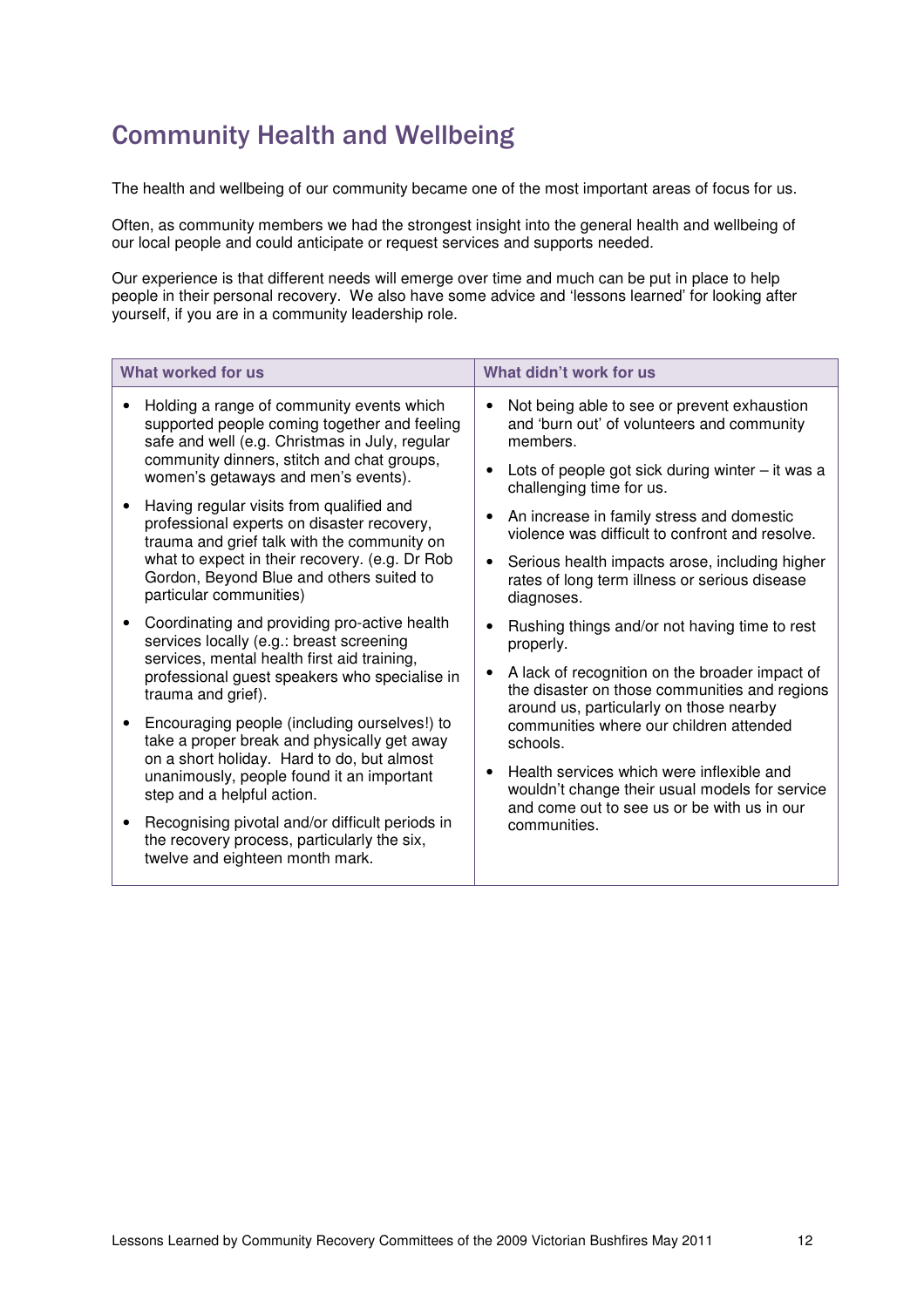#### **The community will recover in 'stages' and recovery will vary for every person**

Acknowledge that the initial immediate response after a disaster to basic needs such as food, water and access to amenities will have a longer term impact on people's wellbeing and recovery (Do what can be done to avoid adding to the trauma).

Emotional well-being will vary within your community at different times. We recommend taking some time to learn about the physiological and psychological effects of trauma and disaster (such as the many impacts of adrenalin).

Take advantage of a range of available professionals and organisations to help you. For some of us, Dr Rob Gordon's advice was a tremendous support, for others, organisations such as Beyond Blue provided support and advice, and you will no doubt find a range of other people who meet the needs of your community.

Remember that everyone's experience is different, and be cautious of advice which makes a number of people feel that they are not recovering at the right speed or in the right way.

Prepare for the six month mark and/or winter – there will likely be lots of illness which you can better prepare for. While physical illness is one aspect, mental health (e.g. depression) is something to watch out for here too.

We saw a marked increase in serious or chronic health issues emerging after the one year mark. Do what you can to see that health services are available and promoted widely in your communities, well after the disaster has occurred. Actively seek out additional health services to visit your community, or ask agencies or government to coordinate this for your community. Advocate for health services to provide local service within your community, as many people won't 'go into town' to access the services otherwise.

*"More complex health needs became apparent in the months following the fires. In the Traralgon South district, we arranged visits to specialist health services for our small rural communities, such as breast screening appointments."* 

*Ange Gordon, Traralgon Sth* 

# **Cater for the different needs of different people in your community**

Offer psychological counselling and support in a wide range of forums to help different people access these services in different ways.

We used a range of services and programs including formal counselling services, 'cups of tea' with people and trained outreach workers, relief centres, men's events, professional guest speakers and programs specifically for young people.

Finding and providing a space and place for community meals on a regular basis was also particularly good.

Consider holding community events targeting different groups of people and focused on their interests (children, families, men, young people, women, bereaved families). We found these events a great way to keep people connected and to occasionally take time out.

Be aware that kids and young people don't express themselves in the same way as adults – consider targeted and professional advice and services for these groups of people.

*"In the Kinglake Ranges, community dining facilities were desperately needed as so many people were without homes and cooking areas. We established a number of different community dining options which were so important to our community's recovery. They provided a really great opportunity for people to come together."* 

*Daryl Taylor, Kinglake*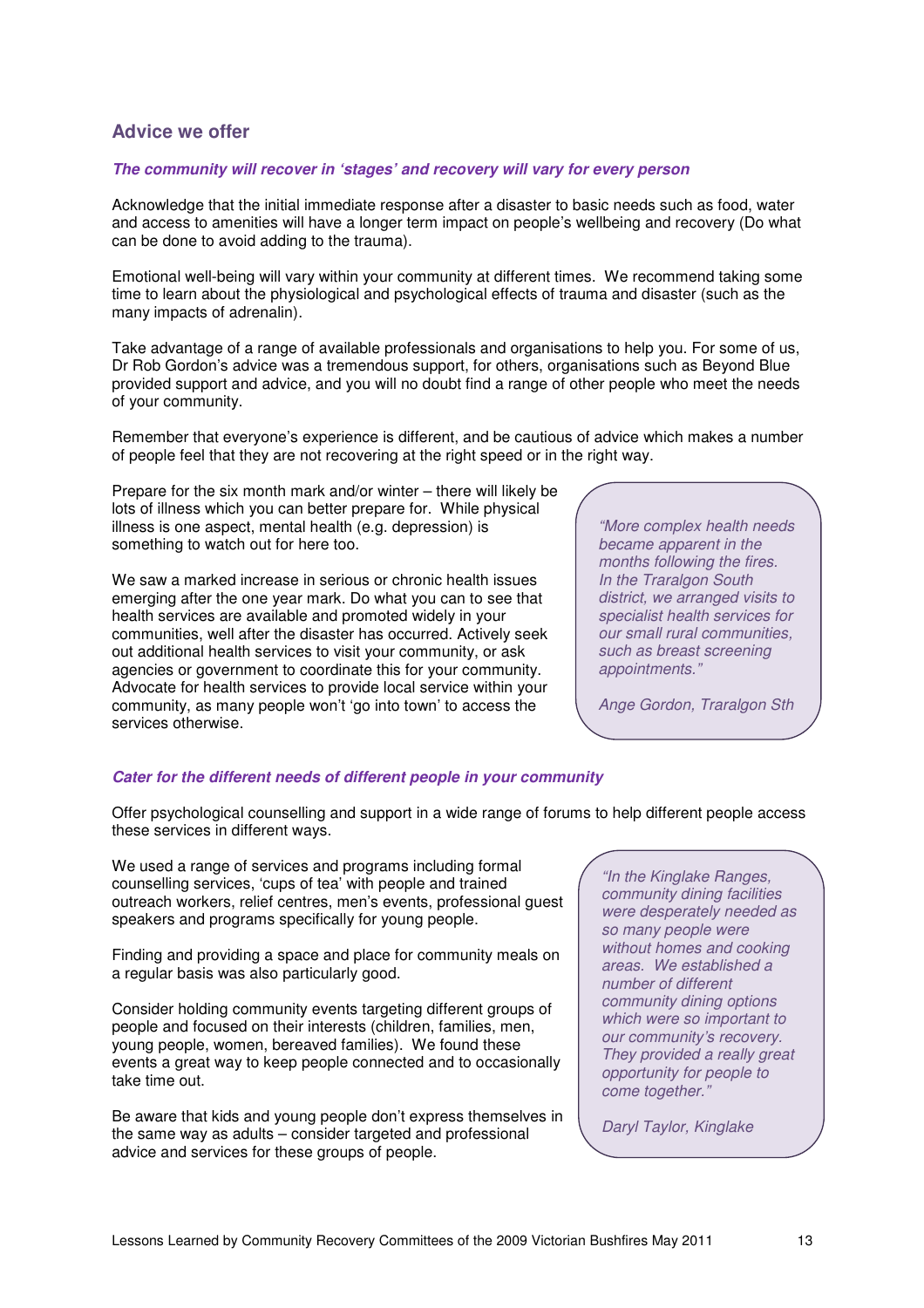People who lost pets, livestock or wildlife are also affected - don't underestimate the trauma and grief experienced by these people.

Don't forget the communities around yours which have also been impacted and may need services and support. For many of us, the schools in our neighbouring communities needed specific and long term support services as they included students (and staff) from a wide range of impacted and affected areas.

Different people will 'emerge' at different times in your community. This will present a number of different challenges, however ensuring that they are well supported is an important step to their recovery, and will also prevent the emergence of any new divides or schisms in the community.

### **Look after yourself and those around you**

Prioritise looking after yourself and your immediate friends and family. This will be a challenge as you get caught up in various other 'priorities'.

Don't be afraid to ask for help – use your energy wisely and acknowledge your own limitations.

Many of us were not very good at taking a break when we needed time out to recover and restore our own energy levels – listen to your friends and family when they ask you to look after yourself. Take a short break and make sure you get right away from the area – we can't stress enough the value in doing this.

Eat properly, visit your GP, and look after your health.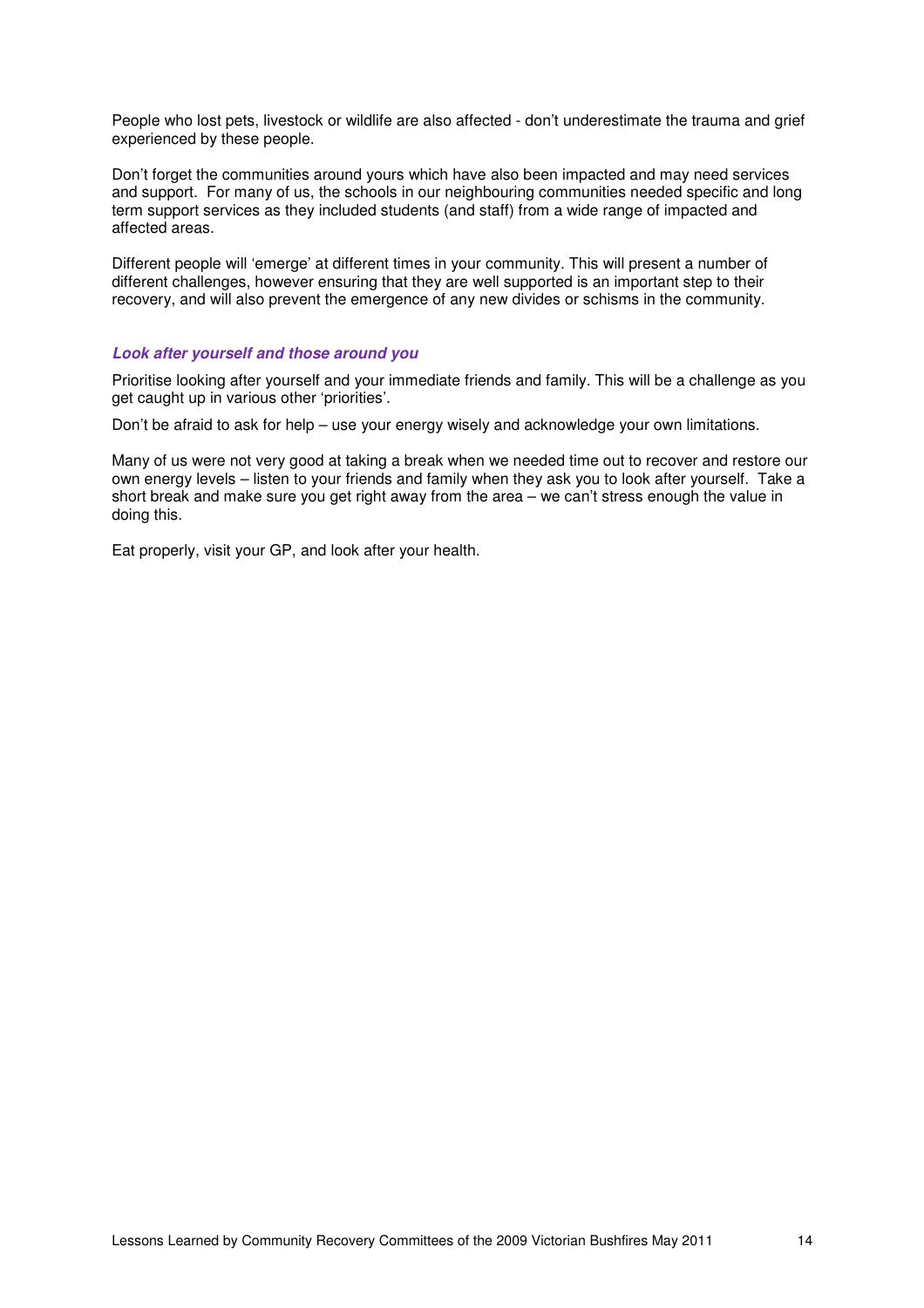# Working with Government

As a group, we have many lessons to share with government bodies about our recovery experiences.

We also have advice to share with other communities about working with government. The many 'policies' and layers of bureaucracy that we had to tackle and manage will no doubt also be a part of your recovery process.

| <b>What worked for us</b>                                                                                                                                                                                                                                                                                                                                                                                                                                                                                                                                                                                                                                                                                                                                               |                                     | What didn't work for us                                                                                                                                                                                                                                                                                                                                                                                                                                                                                                                                                                                                                                                                                                                                                          |
|-------------------------------------------------------------------------------------------------------------------------------------------------------------------------------------------------------------------------------------------------------------------------------------------------------------------------------------------------------------------------------------------------------------------------------------------------------------------------------------------------------------------------------------------------------------------------------------------------------------------------------------------------------------------------------------------------------------------------------------------------------------------------|-------------------------------------|----------------------------------------------------------------------------------------------------------------------------------------------------------------------------------------------------------------------------------------------------------------------------------------------------------------------------------------------------------------------------------------------------------------------------------------------------------------------------------------------------------------------------------------------------------------------------------------------------------------------------------------------------------------------------------------------------------------------------------------------------------------------------------|
| We took the opinion that community recovery<br>was the responsibility of the community. We<br>didn't wait for government to come to $us - we$<br>went to them and this established a productive<br>relationship where they knew they should and<br>could consult with us more often.<br>We held our own meetings to represent our<br>needs to government, which were well<br>received.<br>Building effective relationships with people<br>across government at Local, State and<br>Federal spheres.<br>Finding and seeking out the people in senior<br>levels of government to represent our views -<br>'go to the highest level'.<br>Once we had found the 'good' people across<br>governments, we used a philosophy of 'help<br>us to help you' to achieve our goals. | $\bullet$<br>$\bullet$<br>$\bullet$ | In the days immediately after the disaster, on<br>the ground government support was limited.<br>There was something of a 'parent-child'<br>dynamic between government and<br>communities which we didn't like.<br>Confusion about the various roles of local<br>government and state government was<br>frustrating.<br>The level of support for Community Recovery<br>Committees was mixed within local<br>governments and often limited to particular<br>staff or Councillors. The obstructive or<br>unhelpful actions of some local government<br>people caused us frustration and distress.<br>Using local government to hold recovery funds<br>for projects on behalf of communities created<br>tension and confusion about decision-making<br>rights and project ownership. |
| Understanding the 'drivers' behind<br>government decisions and how to best work<br>with these.                                                                                                                                                                                                                                                                                                                                                                                                                                                                                                                                                                                                                                                                          | $\bullet$                           | Constant government surveys that asked lots<br>of questions but didn't seem to help us at all.<br>Dealing with various egos and head-butting                                                                                                                                                                                                                                                                                                                                                                                                                                                                                                                                                                                                                                     |
| Proposing solutions and alternatives rather<br>than just highlighting problems - often,<br>government doesn't know how else to solve a<br>known problem.                                                                                                                                                                                                                                                                                                                                                                                                                                                                                                                                                                                                                |                                     | between government personnel.<br>Contending with unrealistic expectations of<br>government.<br>Our local governments were often under-<br>resourced both with staff and financial<br>capacity, particularly in rural areas                                                                                                                                                                                                                                                                                                                                                                                                                                                                                                                                                       |
|                                                                                                                                                                                                                                                                                                                                                                                                                                                                                                                                                                                                                                                                                                                                                                         |                                     |                                                                                                                                                                                                                                                                                                                                                                                                                                                                                                                                                                                                                                                                                                                                                                                  |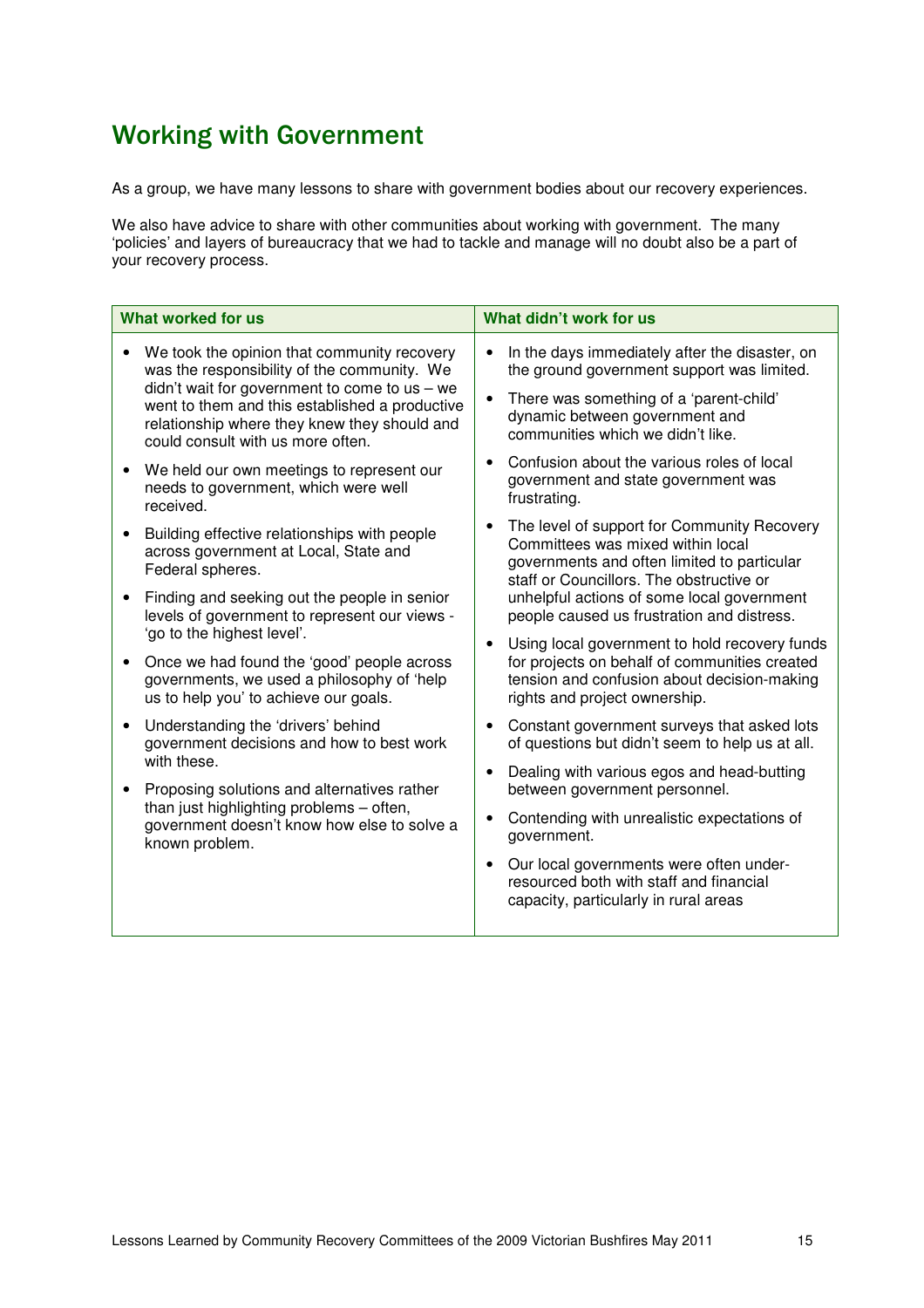# **Lead your own community recovery – be bold!**

Community recovery is the responsibility of the community – take up this challenge, don't wait for the government.

Government will expect that you can provide 'evidence' of broad community support for your projects or submissions – be prepared for this, engage others and consult broadly.

Be brave and bold when dealing with people and bureaucracy don't be afraid to challenge the status quo.

*"In our experience, many local governments will struggle to cope with a major disaster and simply won't have the resources and the expertise to do what seems necessary."* 

*Liam Sheahan, Strath Creek* 

# **Take the time to define your role and the purpose of your community recovery plan**

Don't assume that governments will understand what might seem obvious to you. Meet and discuss the role of your CRC and be as clear as possible on any decision-making processes, right from the beginning.

If you are developing a community recovery plan, be sure that all spheres of government, particularly your local government, recognises this plan and will continue to do so into the long term.

Doing the above will help you down the track when new people (or entire governments) arrive and want to make changes to previous commitments.

If you are developing ideas or projects for your community, consider how the project will be supported and delivered. Some of us have experienced great periods of frustration where local governments require additional funds to project manage or deliver on the project, and the work comes to a standstill.

### **Actively build and value your relationships with government**

Take the time to build relationships with all levels of government, particularly senior 'decision-makers'.

Find those people who *will* work with you in government (be it local, state or federal) and do all that you can to help them deliver outcomes for you.

You can play a role in assisting various organisations (government and non-government) to collaborate effectively, as this may not be easy for them without you.

Do keep yourself nice. Your style and approach is important – attacking individuals and organisations will not be helpful.

Being clear about your community's position and offering solutions will be helpful.

*"In Strathewen, we needed a medium term temporary housing solution for people in our community. Acting as the broker, we sourced donated funds via government and other sources, used the Strathewen Trust Fund, with a special ruling from the Australian Taxation Office (with support from a not-forprofit organisation (FRRR) and a Melbourne law firm), and this enabled us to approach the local Council to establish the accommodation on private land. Never give up!"* 

*David Brown, Strathewen*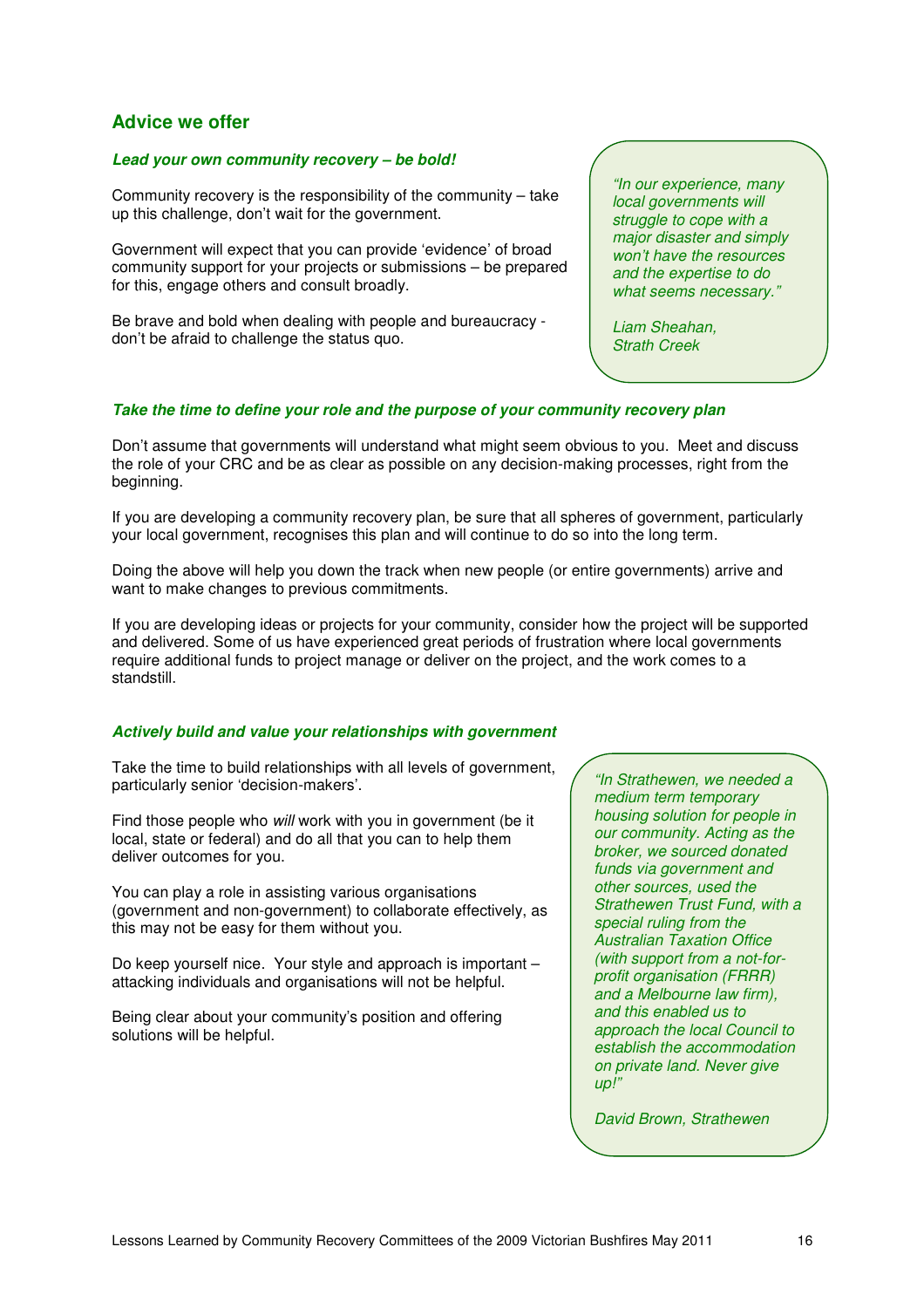# Building effective relationships and networks

Underpinning almost everything we have outlined here is our advice about understanding the value of your networks and relationships with others.

We could not have achieved what we have so far without a great range of partners, organisations, donors, and support from others. This doesn't just 'happen'. There is effort required to seek out the right partners for different goals and projects, develop healthy working relationships, and build trust with these organisations and people over weeks, months and years.

| Recognising the level of interest in our<br>Waiting for help.<br>$\bullet$<br>٠<br>community and its recovery early on, and<br>Organisations or donors with good intentions,<br>capitalising on this.<br>but a lack of willingness to work with us as a<br>Actively following up on offers and<br>community.<br>$\bullet$<br>opportunities, and holding people to their<br>Promises not being delivered, or being<br>commitments.<br>delivered poorly.<br>Drawing on fabulous local community<br>Excluding key people (e.g. local government<br>organisations (e.g. Lions Clubs, Rotary clubs,<br>staff) from our community planning and<br>Salvation Army etc)<br>discussions, as later on in the process, we<br>struck difficulty in gaining their support for key<br>Using the most diplomatic and resourceful<br>$\bullet$<br>people in our communities to build and<br>decisions.<br>develop the partnerships and relationships we<br>A lack of mutual respect.<br>$\bullet$<br>needed.<br>Organisations, donors, or government officials<br>Picking up the phone and asking for help. 'If<br>$\bullet$<br>receiving mixed messages from the<br>you don't ask, then the answer is definitely<br>community and getting 'cold feet' on projects.<br>'No".<br>Under-estimating the time and effort required<br>Learning which organisations, areas of<br>to maintain communication with all of the<br>government or people to approach for different<br>different people in our networks.<br>things.<br>Working most closely with the organisations<br>and people who showed an understanding of<br>our goals and objectives as a community.<br>Trying to 'meet half way' where there were<br>$\bullet$<br>roadblocks to getting something done.<br>Using mainstream media to tell our story and<br>$\bullet$<br>attract interest in particular projects. |
|-------------------------------------------------------------------------------------------------------------------------------------------------------------------------------------------------------------------------------------------------------------------------------------------------------------------------------------------------------------------------------------------------------------------------------------------------------------------------------------------------------------------------------------------------------------------------------------------------------------------------------------------------------------------------------------------------------------------------------------------------------------------------------------------------------------------------------------------------------------------------------------------------------------------------------------------------------------------------------------------------------------------------------------------------------------------------------------------------------------------------------------------------------------------------------------------------------------------------------------------------------------------------------------------------------------------------------------------------------------------------------------------------------------------------------------------------------------------------------------------------------------------------------------------------------------------------------------------------------------------------------------------------------------------------------------------------------------------------------------------------------------------------------------------------------------------------------------------------------------|
|                                                                                                                                                                                                                                                                                                                                                                                                                                                                                                                                                                                                                                                                                                                                                                                                                                                                                                                                                                                                                                                                                                                                                                                                                                                                                                                                                                                                                                                                                                                                                                                                                                                                                                                                                                                                                                                             |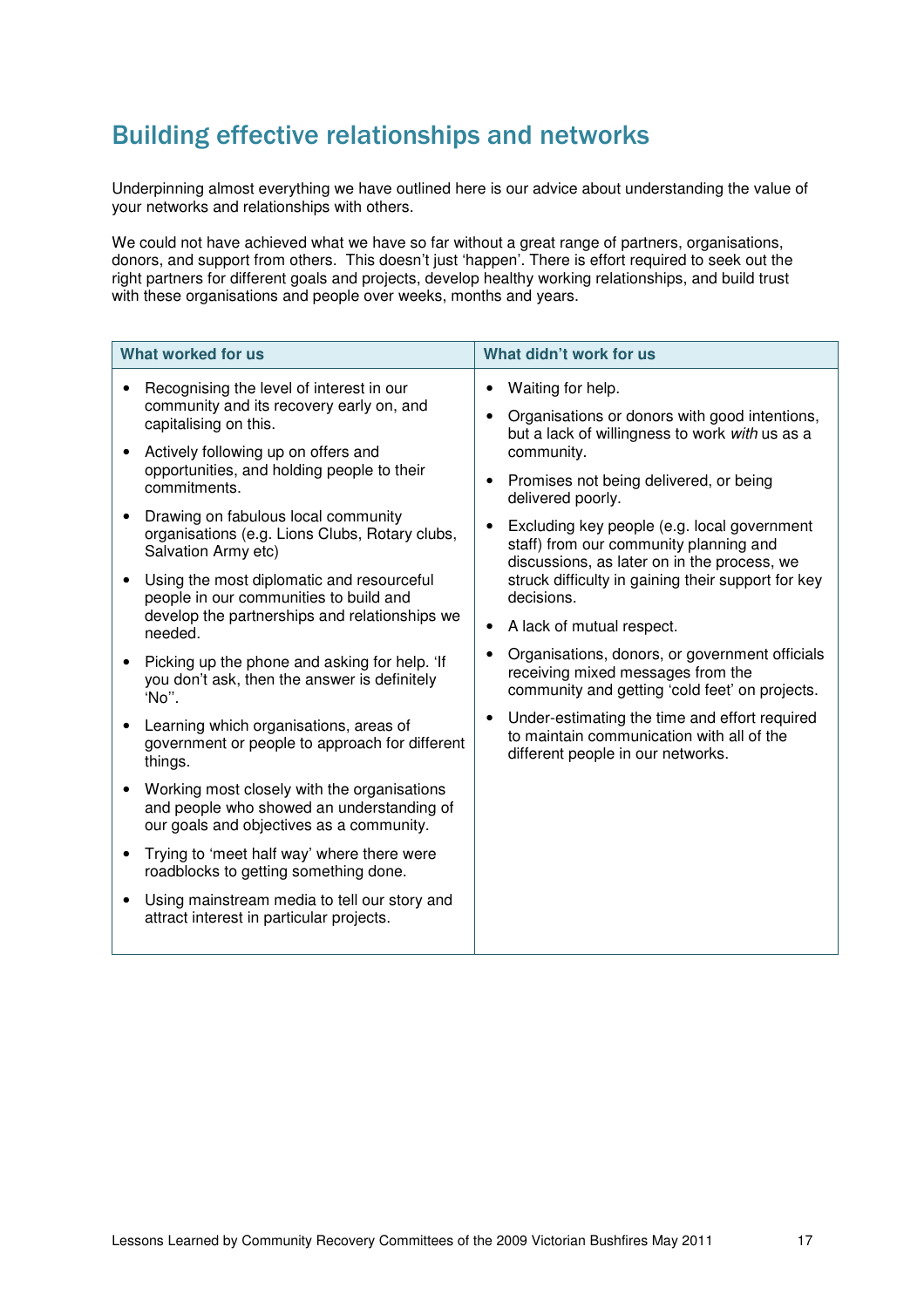# **Recognise and develop your relationships**

Effective relationship and partnerships will be a key feature to your success – take the time to identify those people or organisations with whom your community has an existing relationship , or would like to work with. Work hard to attract the right people to your community and garner their support for critical recovery activities and projects.

Your networks and relationships should include people within the three spheres of government. They will be instrumental to your success over the long term.

Organisations or people may approach you and say 'how can we help?' Being ready with a short list of answers or some key people within your community who they can be directed to for advice, is a great way to get things moving.

Each organisation you approach (or who approaches you) will have different drivers and constraints for how they might be able to help. Find out what these are.

Empower your best networkers and negotiators in the community so that they can work on your behalf.

Your relationships won't always be smooth sailing. Be patient and stick with it.

In our experience, there is a 'window of opportunity' which you can capitalise on. For us, we feel that we had a good level of interest from the wider community for two years after the bushfires.

# **Think Big!**

Your network is bigger and stronger than you can imagine – think big!

Don't underestimate the level of support and interest that is out there and available to you. In our experience, picking up the phone produced some surprisingly positive outcomes.

Don't be afraid to go straight to the top of large companies or organisations for help. Many companies would love to help, but don't know who to contact, or are unsure of how to approach your community following a disaster.

Use the media and your own communication channels constructively to tell your story and attract interest in different programs or projects.

*"We lost our hall in the fires at Narbethong. We're only a small township and rebuilding it was going to be a challenge. We sought help from Emergency Architects Australia who invited a prominent Australian architecture firm to design our new hall. As the project gained momentum we were able to attract other donors. The support we have received from the corporate sector has been amazing. They have stuck with us throughout the process, and building is now underway."* 

*Jennifer Wood, Narbethong*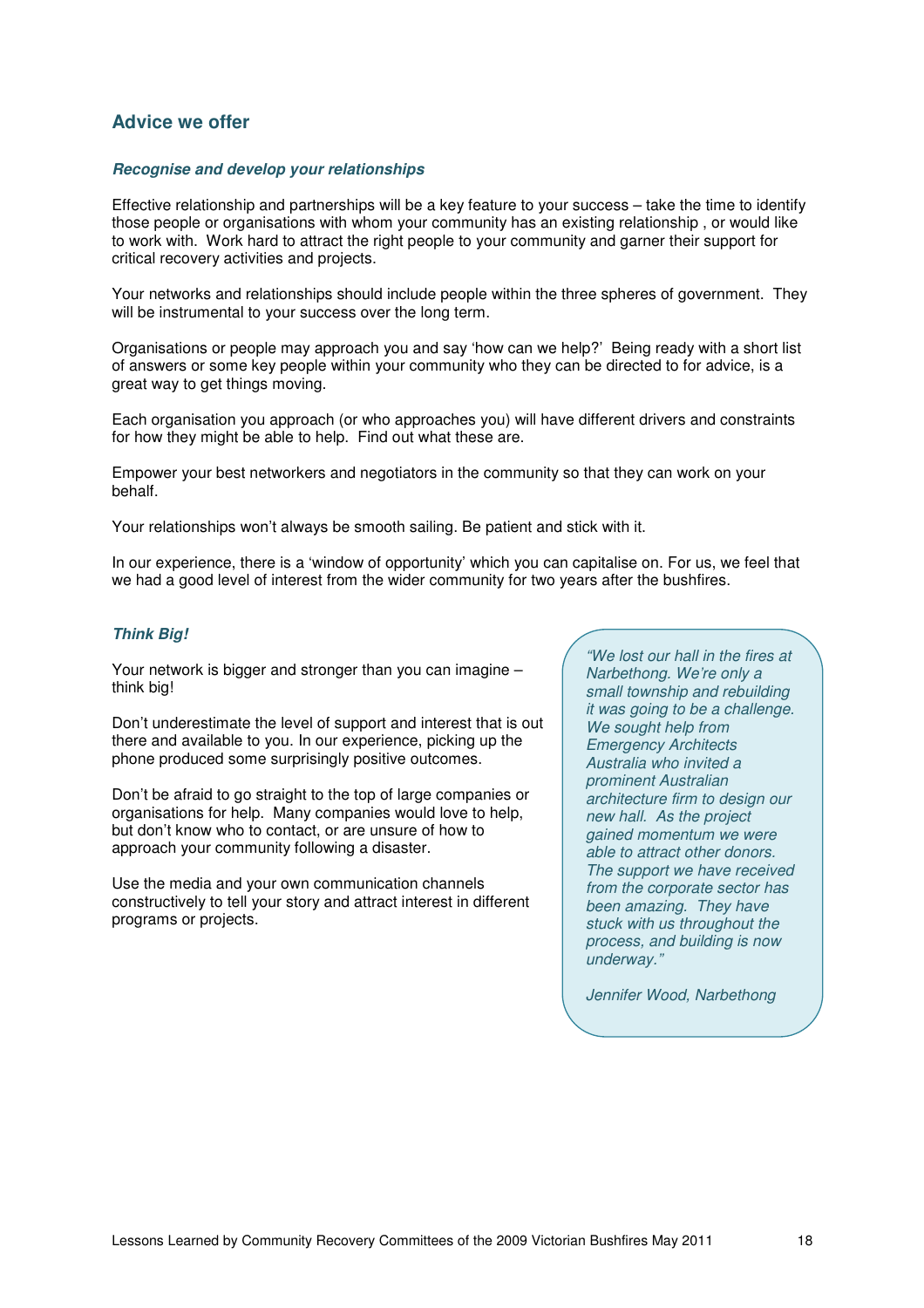# **Conclusion**

We have prepared this report to capture a small set of important lessons which we have learned over the last two years. We hope that if you or your community are facing some of the many challenges of recovery that the thoughts and advice outlined above are helpful.

This report is not a list of 'rules'. We know that every experience and every disaster is unique, and that your community will have its own path to travel over the years ahead. Perhaps your community will one day be inspired to revise or update this document, so that others can learn from your experience too.

As a final message, we want to encourage you to play a role in your community's recovery. Communities empowered to lead in their own recovery *will* make a difference, and it will be a great foundation for your community's renewal.

We wish you well in the weeks, months and years ahead, and offer our greatest support in spirit.